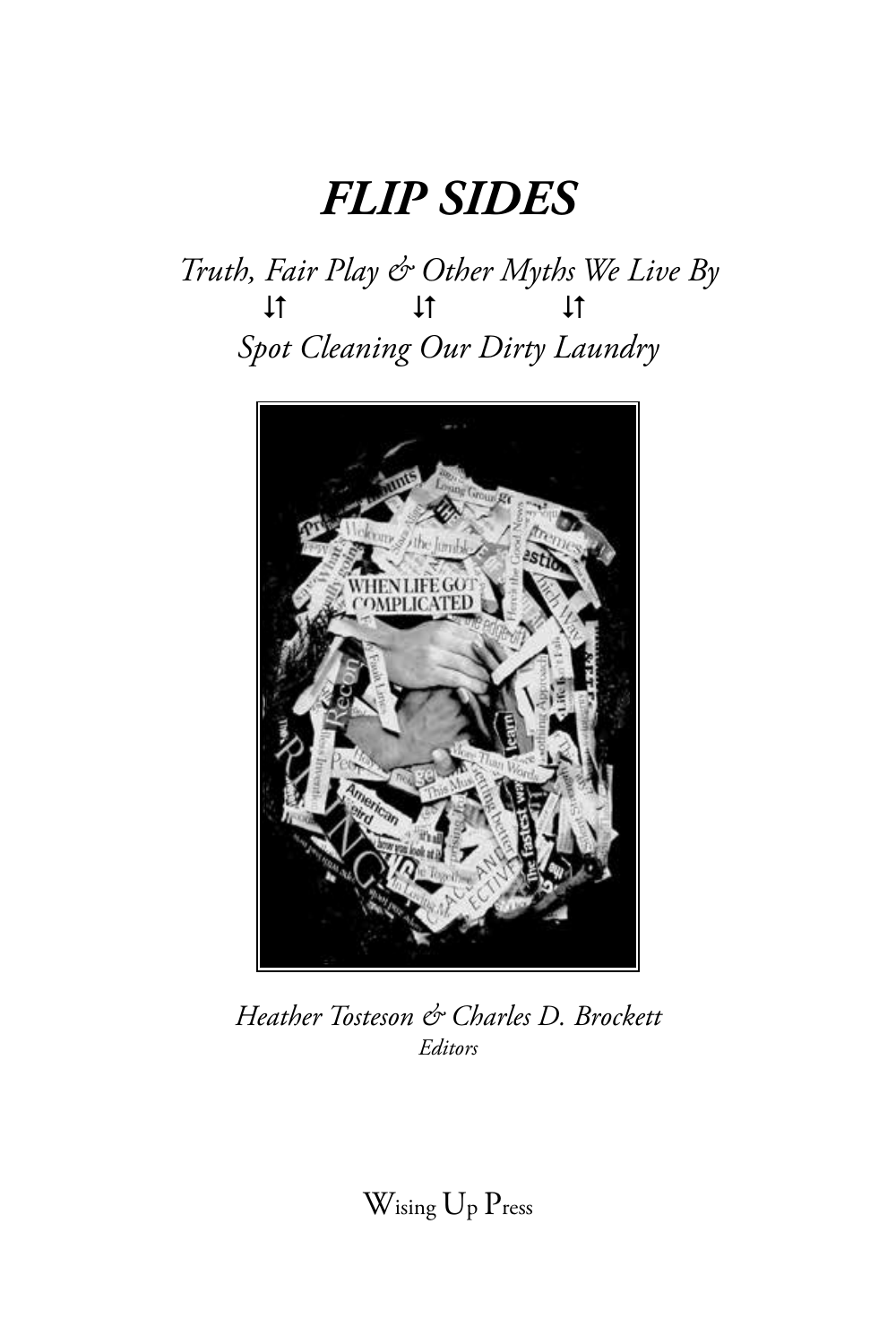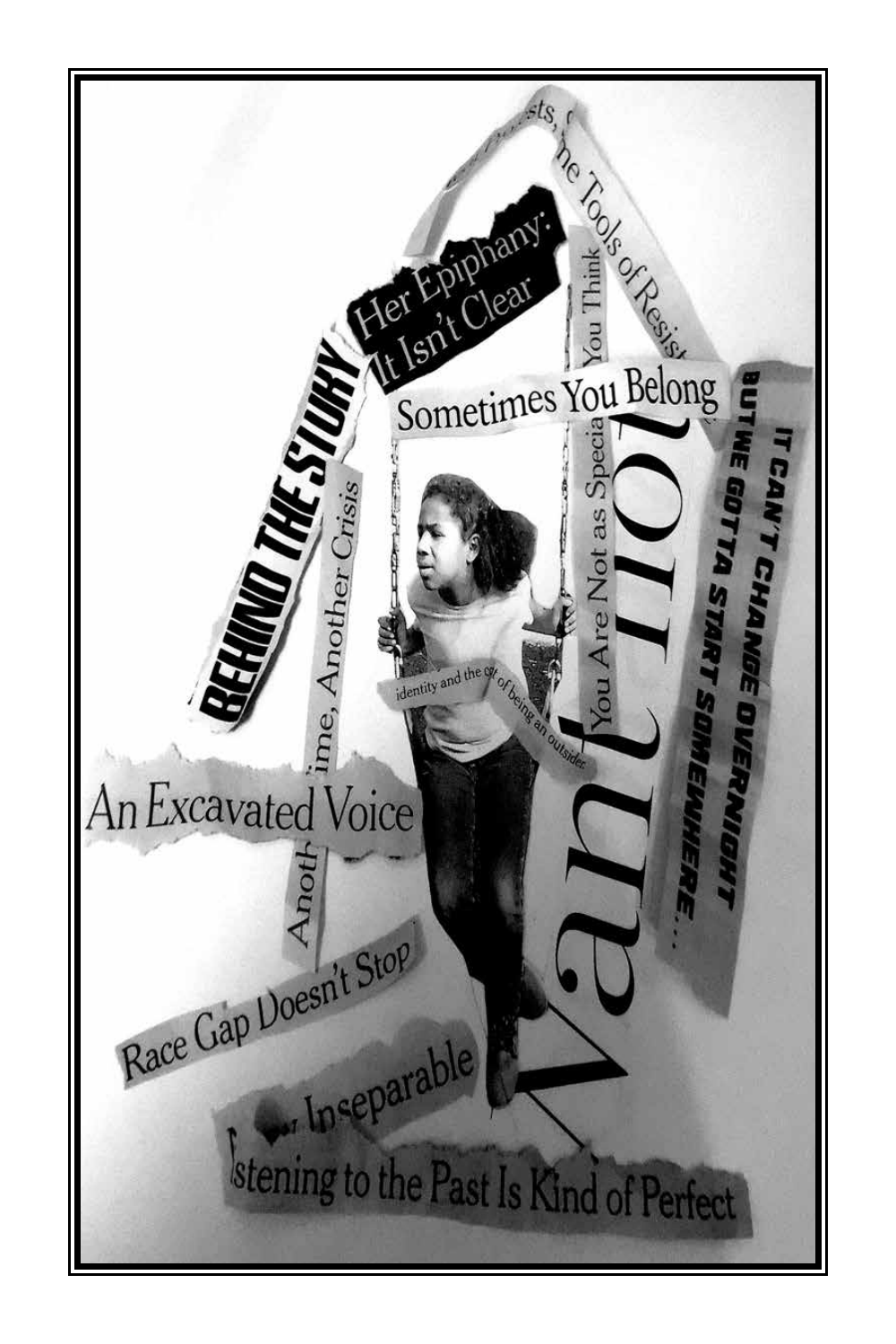# *CONTENTS*

| <b>HEATHER TOSTESON</b>                      |     |
|----------------------------------------------|-----|
| <b>FLIP SIDES: INTRODUCTION</b>              | 2   |
| <b>I. RACE</b>                               |     |
| <b>JOHNNY TOWNSEND</b>                       |     |
| I THREW MY CONFEDERATE CAP AWAY              | 16  |
| LEAH MUELLER                                 |     |
| RACISM AND REASONABLE DOUBT                  | 27  |
| <b>MARK LUCIUS</b>                           |     |
| WHAT DID YOU HEAR, WHAT DID YOU SAY?         | 34  |
| <b>LYN STEVENS</b>                           |     |
| <b>BUTTERFLY HOUSE</b>                       | 38  |
| <b>II. NATIONALITY/CULTURE</b>               |     |
| <b>MARYAH CONVERSE</b>                       |     |
| <b>SID ISMAHAN'S BROTHERS AND DAUGHTERS</b>  | 52  |
| <b>NANAKO WATER</b>                          |     |
| <b>BE WORTHY OF YOUR HERITAGE</b>            | 64  |
| <b>KAREN LOEB</b>                            |     |
| <b>WHAT IS DISCARDED</b>                     | 73  |
| <b>FREDERICK G. YEAGER</b>                   |     |
| MR. GORBACHEV, TEAR DOWN THIS WALL           | 84  |
| <b>III. CLASS/COMMUNITY</b>                  |     |
| LINDA A. VANDLAC SMITH                       |     |
| <b>AMERICAN DREAM POEM</b>                   | 96  |
| <b>JAKOB KONGER</b>                          |     |
| A BRIEF REFLECTION ON APARTMENT CLOTHESLINES | 98  |
| <b>MARK PAWLAK</b>                           |     |
| <b>FAMILY LAUNDRY</b>                        | 101 |
| C.W. SPOONER                                 |     |
| <b>SHOE DOG</b>                              | 109 |
| <b>ALLISON WHITTENBERG</b>                   |     |
| <b>THE CIRCUMSTANCES</b>                     | 118 |
| <b>KATE PASHBY</b>                           |     |
| ANYTOWN, USA                                 | 119 |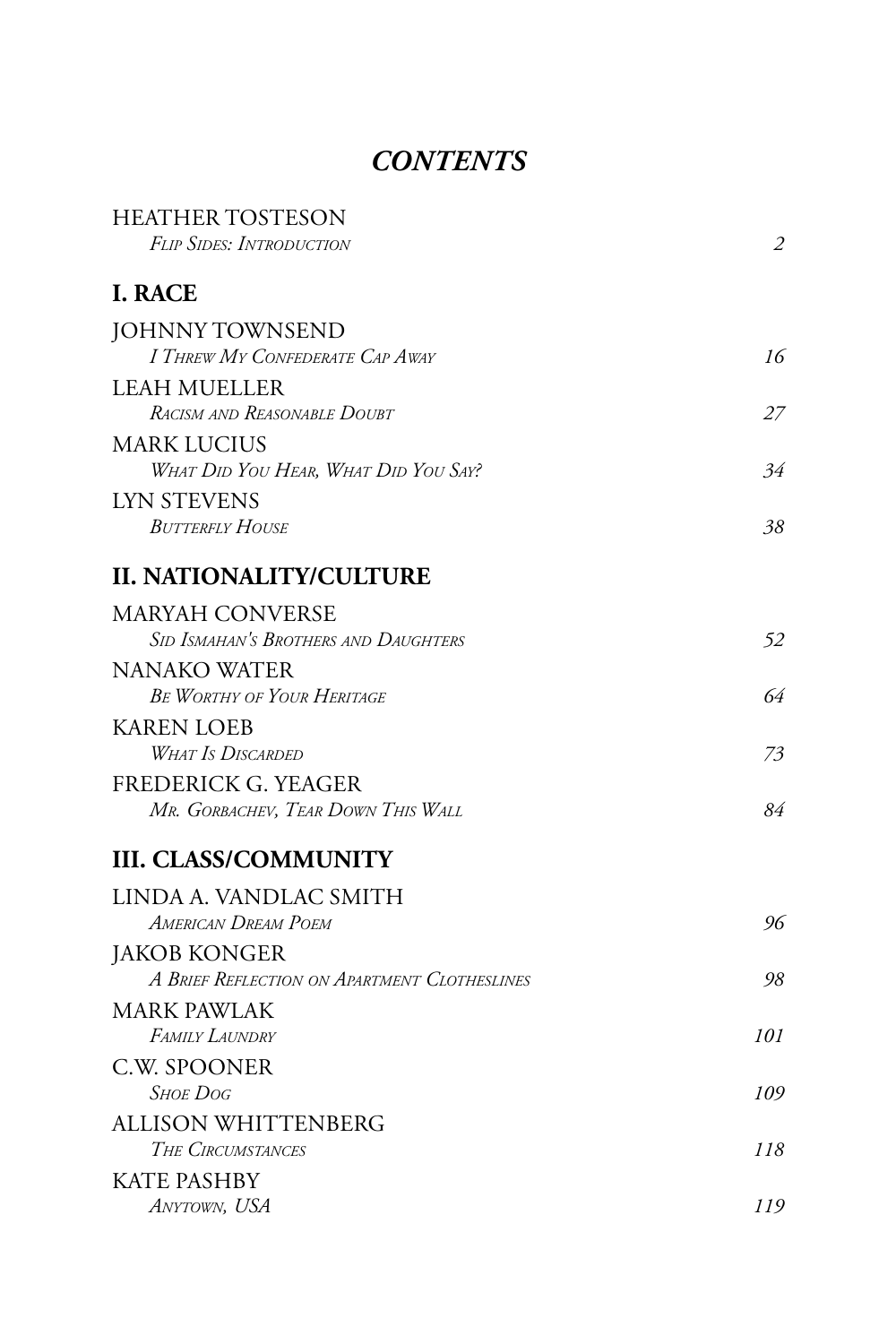| PATRICIA BARONE                                 |            |
|-------------------------------------------------|------------|
| ROBERT AND MIKE, A LOVE STORY                   | <i>120</i> |
| MELVIN AND MARY, ANOTHER LOVE STORY             | 122        |
| <b>TERRY SANVILLE</b>                           |            |
| <b>DRIVING WITHOUT LIGHTS</b>                   | 125        |
| <b>IV. FAMILY</b>                               |            |
| <b>AMBIGUITY</b>                                |            |
| <b>ELLARAINE LOCKIE</b>                         |            |
| AIRING DIRTY LAUNDRY                            | 138        |
| LINDA MAXWELL                                   |            |
| <b>UNSULLIED</b>                                | 140        |
| J. J. STEINFELD                                 |            |
| THE IMPOSSIBILITY OF THE ESCAPED FATHER'S LAUGH | 141        |
| MARA A. COHEN                                   |            |
| FAMILY PORTRAIT                                 | 148        |
| <b>CARL "PAPA" PALMER</b>                       |            |
| WINNING WAYS<br><b>HEATED WORDS</b>             | 152        |
|                                                 | 153        |
| <b>TRAUMA</b>                                   |            |
| ALLISON WHITTENBERG                             |            |
| WATCHING JORDAN'S FALL                          | 156        |
| <b>JAIME GROOKETT</b>                           |            |
| The Letting Go                                  | 157        |
| THE SEARCH FOR SOMETHING                        | 160        |
| <b>KATE PASHBY</b>                              |            |
| LETTER TO MY GRANDMA GLORIA                     | 161        |
| <b>TEENAGE YEARS</b>                            | 162        |
| <b>HUSTLE</b>                                   | 163        |
| <b>ASMR</b>                                     | 164        |
| <b>AMBER SOHA</b>                               |            |
| <b>BAGGAGE CLAIM</b>                            | 167        |
| <i>ADDICTION</i>                                |            |
| <b>EDDIE ORTON</b>                              |            |
| <b>LIVING STRANGE</b>                           | 176        |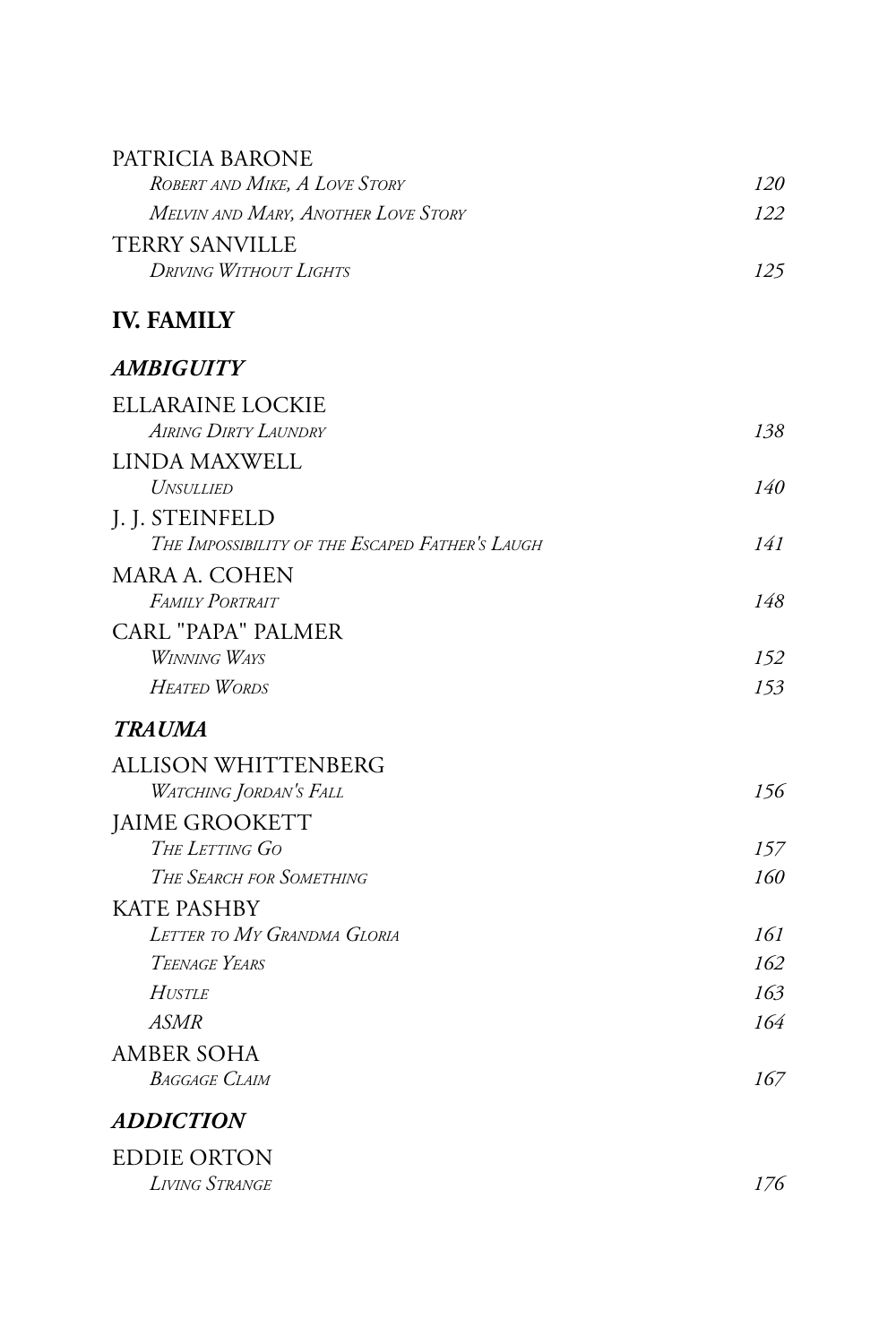| <b>ALISON STONE</b>                      |            |
|------------------------------------------|------------|
| <b>BLOOD</b> TIE                         | 190        |
| <b>NOT ALWAYS BEAUTY</b>                 | 191        |
| PERSONAL RESPONSIBILITY                  |            |
| <b>KAREN LOEB</b>                        |            |
| This Way or That                         | 194        |
| <b>LAUREN CAMP</b>                       |            |
| Discussing Death as a Conscious Activity | 196        |
| <b>FLEXIBLE TRUTHS</b>                   | 198        |
| <b>JANE BLANCHARD</b>                    |            |
| <b>STILL LIFE</b>                        | 199        |
| <b>IPSO FACTO</b>                        | <i>200</i> |
| <b>BELATEDLY, A SONNET</b>               | <i>201</i> |
| <b>LAURENCE SNYDAL</b>                   |            |
| <b>EXCESS</b>                            | 202        |
| <b>LOST AND FOUND</b>                    | 203        |
| <b>ALONE</b>                             | 204        |
| <b>TERRI ELDERS</b>                      |            |
| ALL THAT GLITTERS                        | 205        |
| <b>V. FAITH</b>                          |            |
| <b>LILLO WAY</b>                         |            |
| HI MY NAME'S HYGEA                       | 212        |
| SARAH BROWN WEITZMAN                     |            |
| <b>THOSE WHO BELIEVED</b>                | 213        |
| HEMLATA VASAVADA                         |            |
| PROMISES AND THREATS                     | 214        |
| <b>JAN PHILLIPS</b>                      |            |
| The Power of Myths                       | 221        |
| <b>DAVID LEWITZKY</b>                    |            |
| CAVE WITH FAMILIAR FACES                 | 229        |
| THE SEVEN DEADLY SINS                    | 230        |
| DANIEL M. JAFFE                          |            |
| $I$ t's Not That $\ldots$                | 235        |
| <b>ALISON STONE</b>                      |            |
| NOT ME, NOT MINE                         | 240        |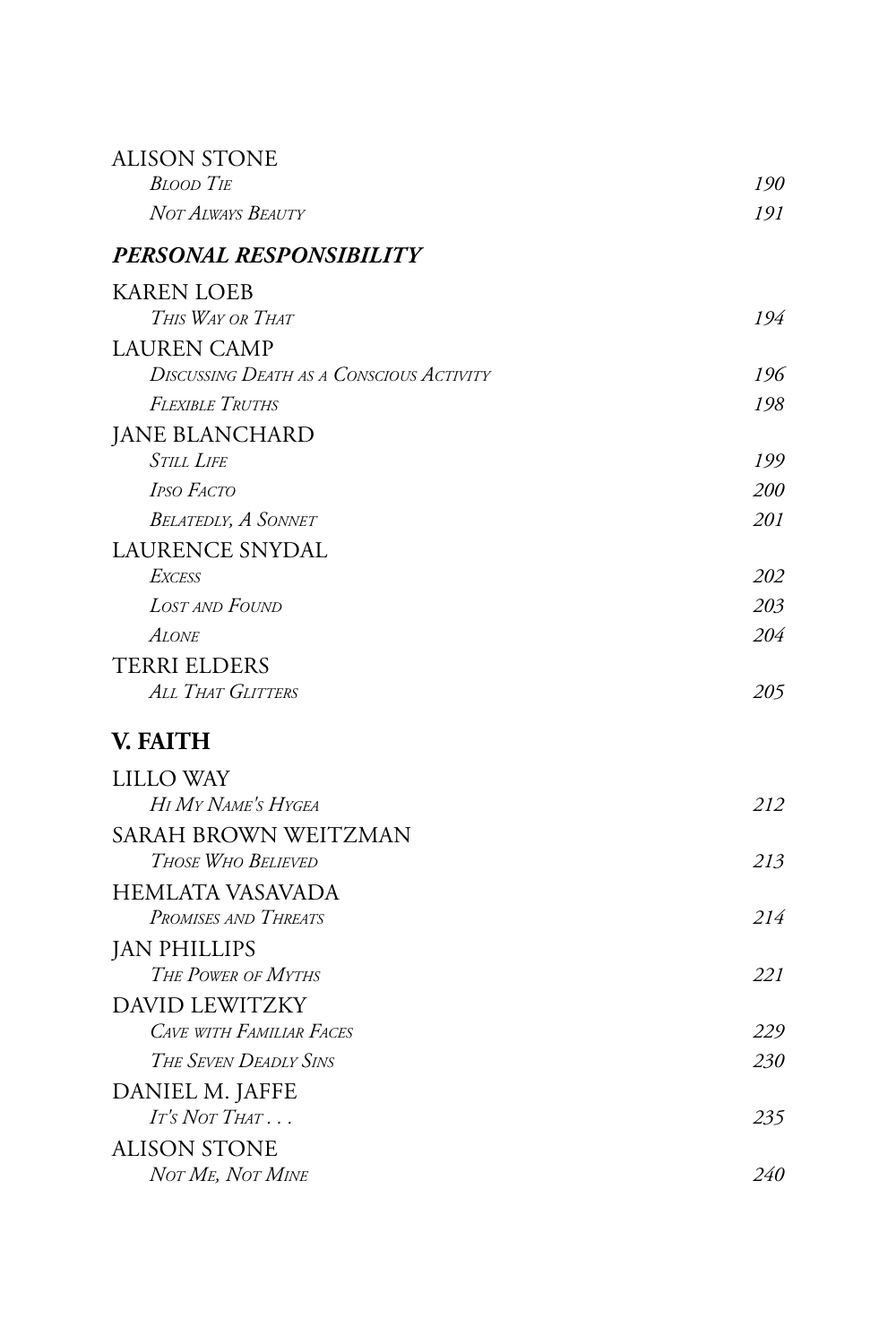# LOWELL JAEGER

| A BLESSING                            | 244 |
|---------------------------------------|-----|
| AWAKE IN THE MOMENT                   | 246 |
| How Are We to Believe God Is Watching | 247 |
| Nobody Rides Alone                    | 248 |
| <b>CONTRIBUTORS</b>                   | 250 |
| ACKNOWLEDGMENTS                       | 257 |
| EDITORS/PUBLISHERS                    | 258 |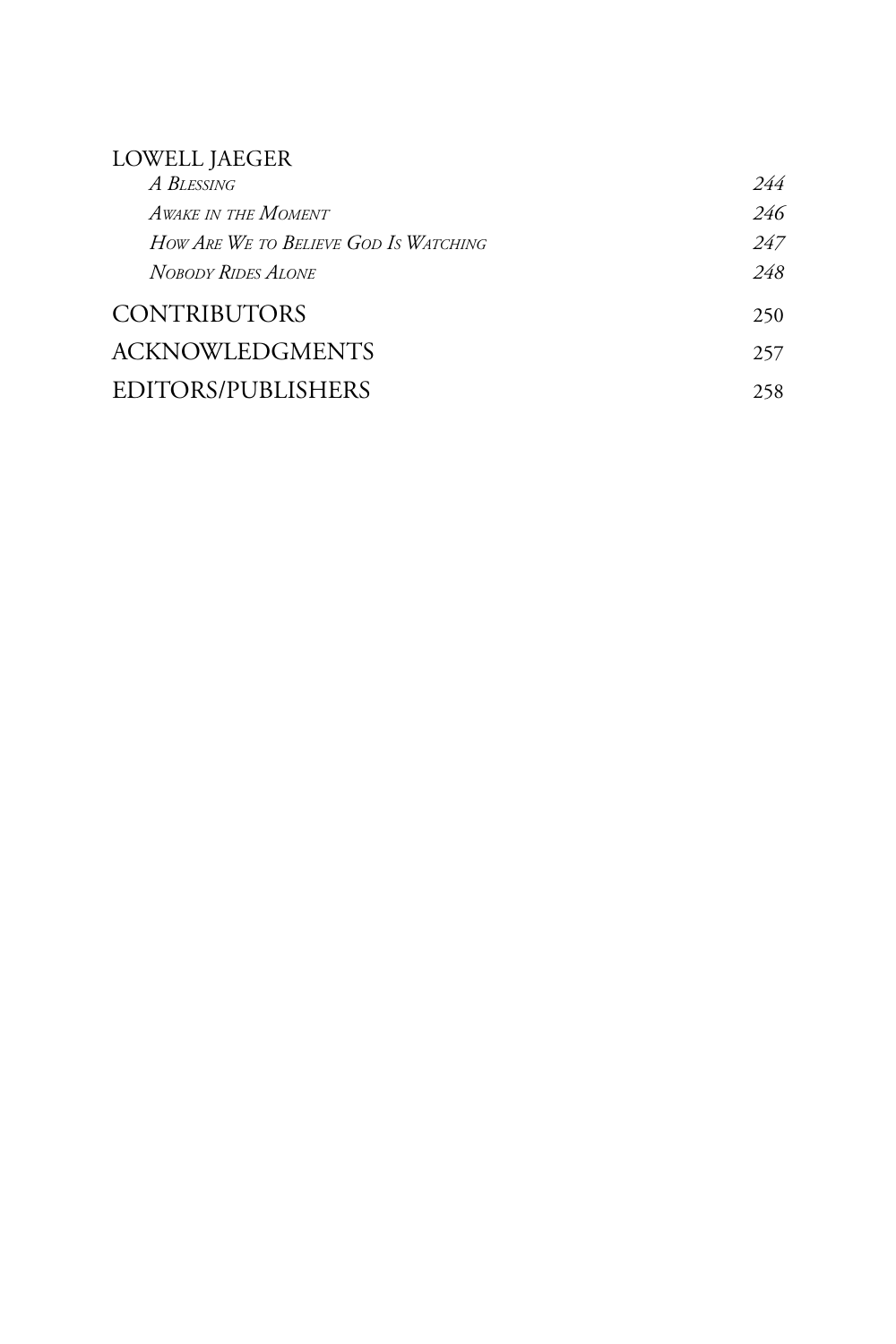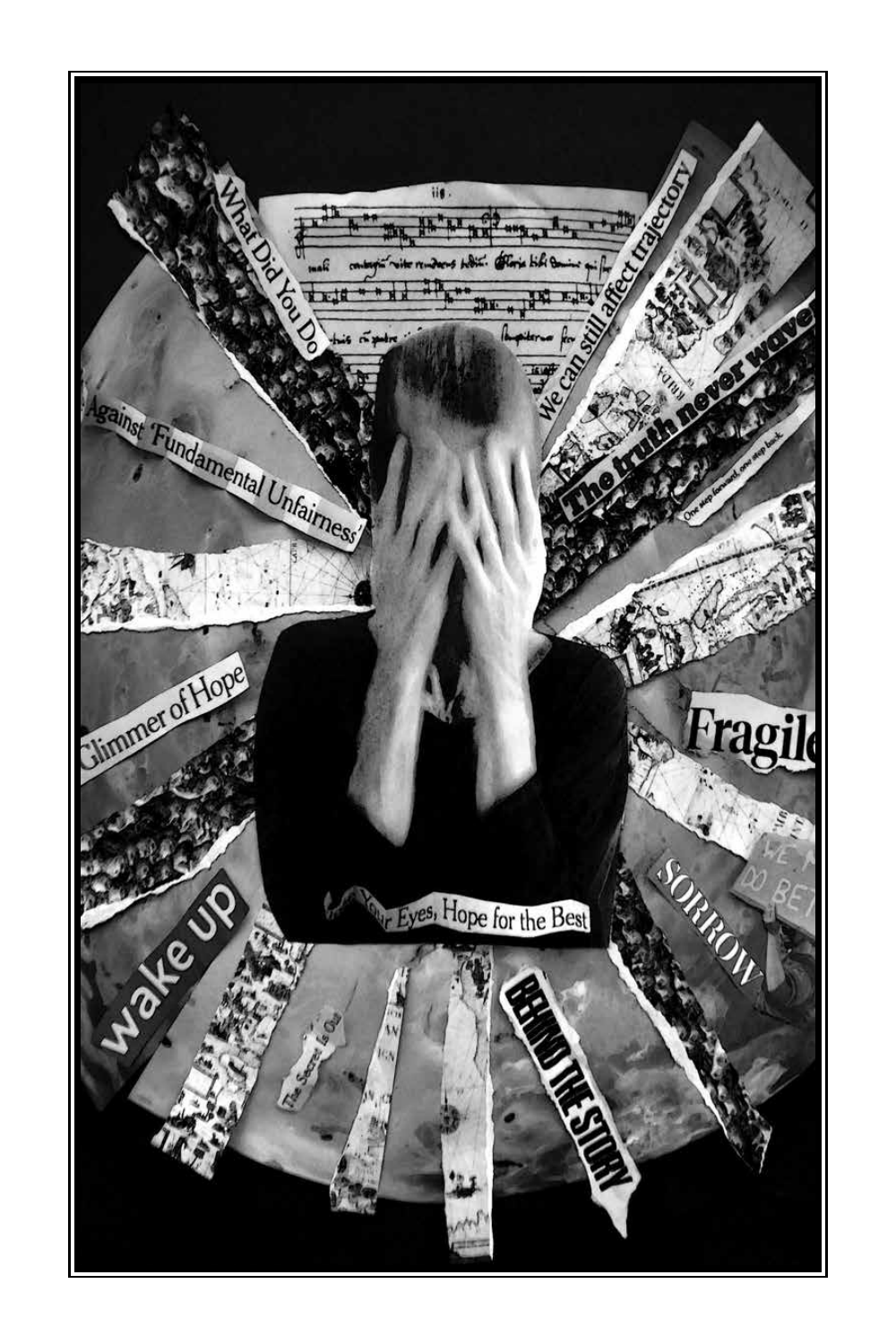### **HEATHER TOSTESON**

#### *FLIP SIDES: Truth, Fair Play & Other Myths We Choose to Live By*  $\uparrow$   $\uparrow$   $\uparrow$   $\uparrow$ *Spot Cleaning Our Dirty Laundry*

#### *Myths We Choose to Live by*

We are not cynical. Even in our advancing age. Neither is our press or the language that arises when we try to describe it, language that has an earnestness to it that occasionally bemuses, amuses, but which we also recognize as a gift, an insistence that, as Browning's artist-monk Fra Lippo Lippi says,

> *. . . This world's no blot for us, Nor blank; it means intensely, and means good: To find its meaning is my meat and drink.*

Actively committing to that search for meaning, good meaning, seems necessary in our increasingly polarized world where people find it more and more difficult to listen with a faithful heart to those whose values differ significantly from their own. We need to be able to hear that good far more clearly, not only in ourselves but also in each other: a good that is embodied, partial and fallible—essential and also contestable, and constantly being made and remade at both individual and the societal levels. We need to understand what it means to be faithful to it *and* to each other.

The idea for this anthology came in early 2020, before COVID, before the mass protests for racial justice, before contested elections, assaults on Congress, or recent gun massacres. It came before we had finally finished writing up and publishing *Sharing the Burden of Repair: Reentry After Mass Incarceration*, our account of an intensive listening project that looked at a surprisingly bipartisan effort of reform in Georgia, one of the most punishing states in our country, the state we have called home for the last fifteen years. We were exploring the role and the responsibilities that we, the apparently untouched and law-abiding, can play in repairing such a large,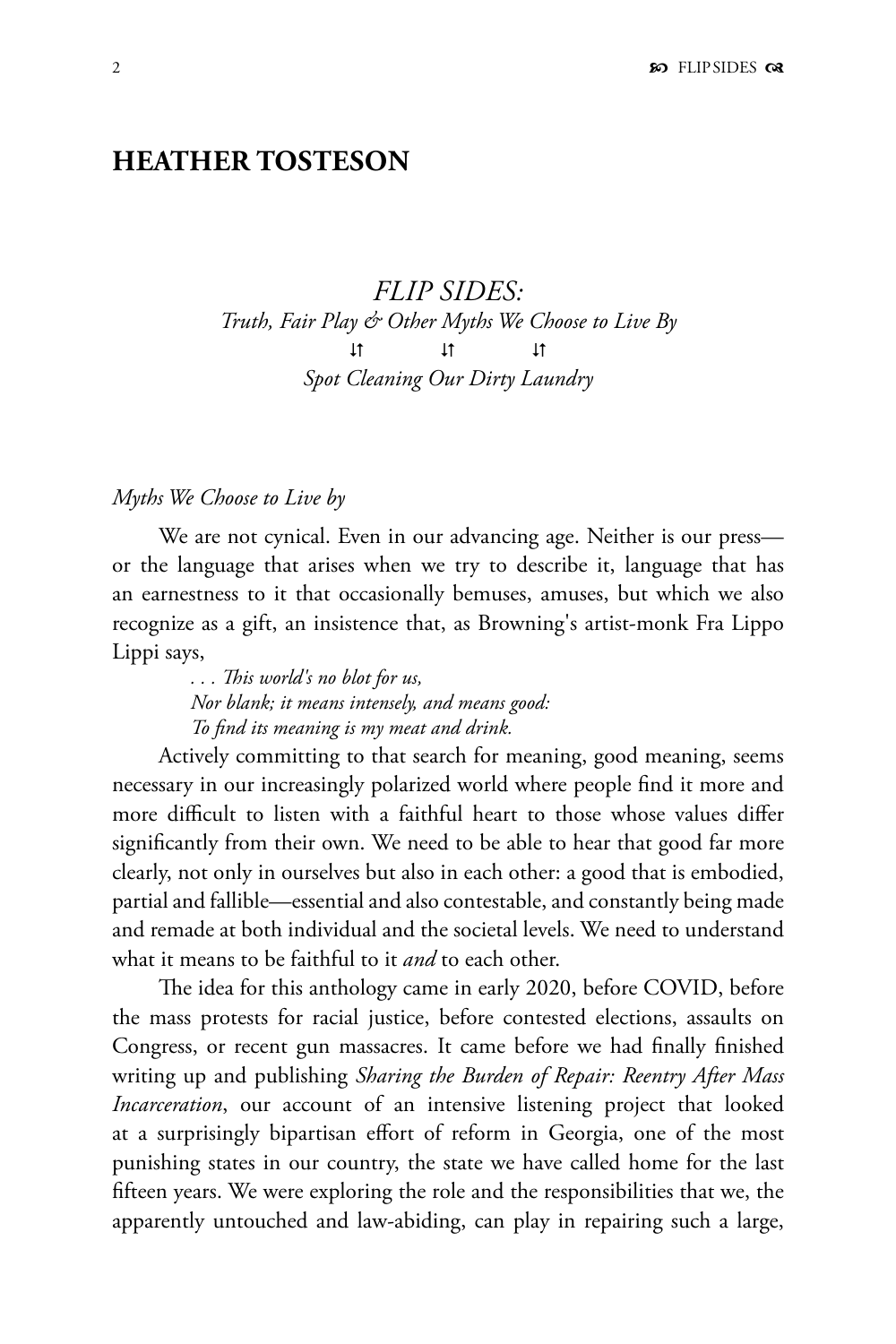#### **JOHNNY TOWNSEND**

#### *I THREW MY CONFEDERATE CAP AWAY*

I just took an internalized bias test through my workplace for the third year in a row. The results? I show a "strong preference" for white people over black, just as I have on each previous exam. I threw my Confederate cap away decades ago, but it's not as easy to get rid of the bias.

As a child, visiting my grandparents in Mississippi provided some of my best memories. Making homemade ice cream on the back steps, picking blackberries, walking the cows in for milking, swimming in the creek, shelling pecans. But life on the dairy farm wasn't all fun and games. Sometimes, the news reported sightings of bears in the area or we'd be warned to keep an eye out for black panthers. No one in the family had ever seen one, but they were the mascot for the single high school in town, so we knew they were real.

Walking with my sister through a pasture the day we heard the latest alert, I saw her stop in fear and point. "I see something black!" she said breathlessly, fixated on something moving beyond the trees along the gravel road. "It has a yellow shirt on!"

It wasn't a panther.

So we relaxed and played among the flowers, a field of Black-eyed Susans, a name I didn't learn until I was almost an adult. We'd been taught to use a racial slur to describe them. "N-word navels."

We made occasional day trips to Vicksburg, the site of some of the heaviest fighting during the Civil War. Dad bought miniature Confederate flags for my sister and me, bought us Confederate caps. We ran up and down the steep hills, warned against wasting time with the Yankee monuments and encouraged to pay proper respect to "ours."

Back in Metairie, the middle-class suburb of New Orleans where we lived, my mother forbade me to watch the show *Julia* starring Diahann Carroll. I was also denied access later to the show *Room 222*. "It has a black person in it," my mother explained.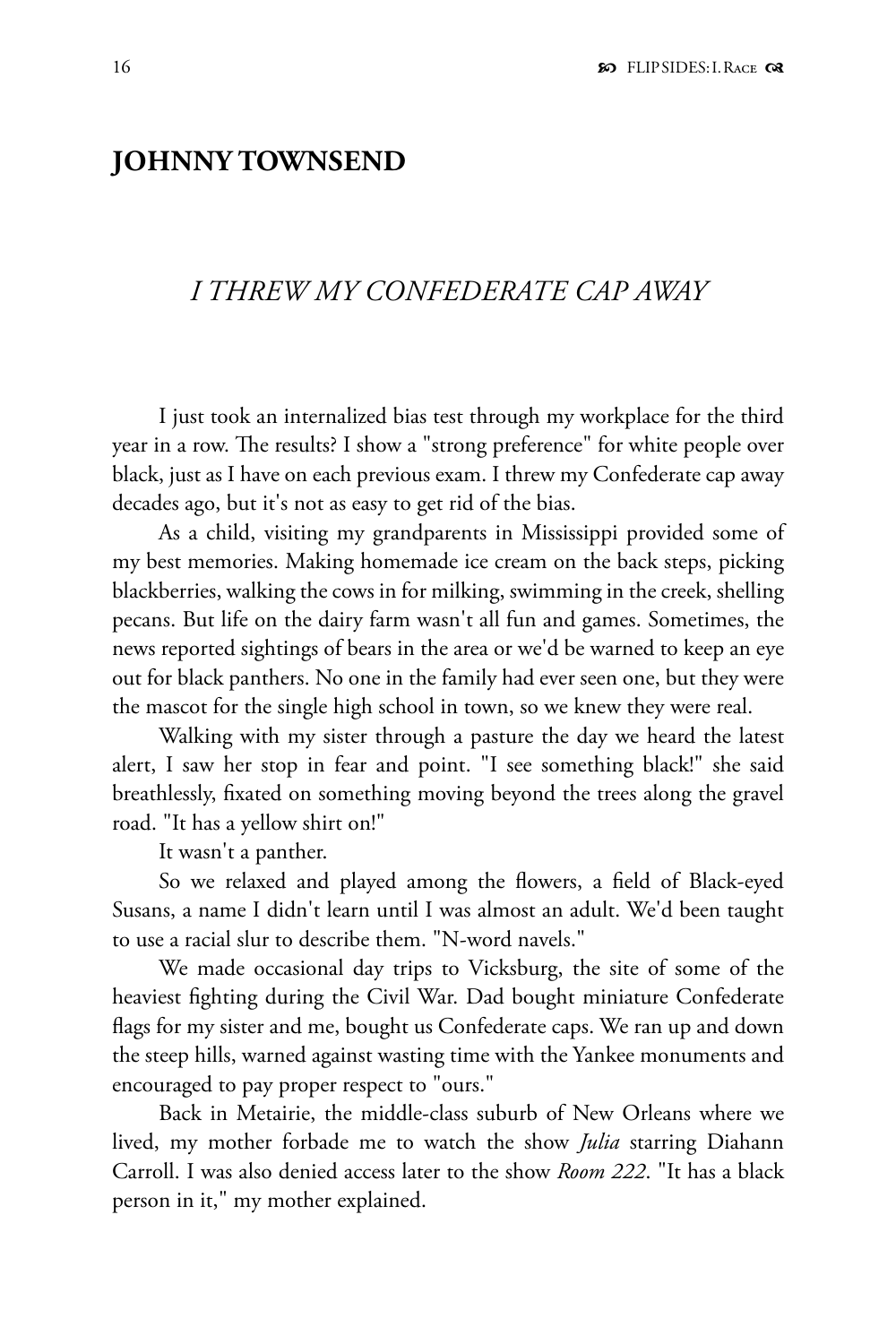### **LYN STEVENS**

#### *BUTTERFLY HOUSE*

Amanda was in the living room feeding the caterpillars leaves soaked in sugar water when her phone rang. Late afternoon sunlight spilled through the open window throwing thin shadows from the five netted cages and lacy patterns of the monarch's wings on the wall. After the call she had to focus on simple tasks, zipping the butterfly cages, closing the blinds, putting her car keys in her bag, walking down the block, one foot in front of the other.

Her nail tore on the car door handle but didn't snap. Buckle your seatbelt, she said to herself. Put on some lipstick. Pale, not red. Your sixteenyear-old son and his friend have just been arrested for armed robbery. Find a peppermint in the glove compartment. Don't sit there like a zombie. Drive to Manhattan.

By the time she stepped through the glass doors of the sixth police precinct the news had spread inside her like venom. She charged up to the mammoth front desk. "I'm here about my son, Logan Hayes."

"Have a seat. Someone will be with you shortly," said the female officer, without making eye contact.

BB guns. An actual holdup. No more plastic deep-sea divers floating in *my* bathtub. Bedtime stories and homework help were also relics of the past.

"Please have a seat," the policewoman said, more sharply.

She turned to the row of dull blue plastic chairs. A petite woman in a floral-patterned headscarf sat stiffly in one of them—Adil's mother. Amanda couldn't remember her name. She walked over and sat down.

"What is this? What happened to my boy?" said Adil's mother.

"They didn't tell me. We should know pretty soon," Amanda said, nervously.

Policemen milled around, their belts heavy with guns and clubs. A beefy man in a turtleneck and badge approached her.

"You here for Hayes?"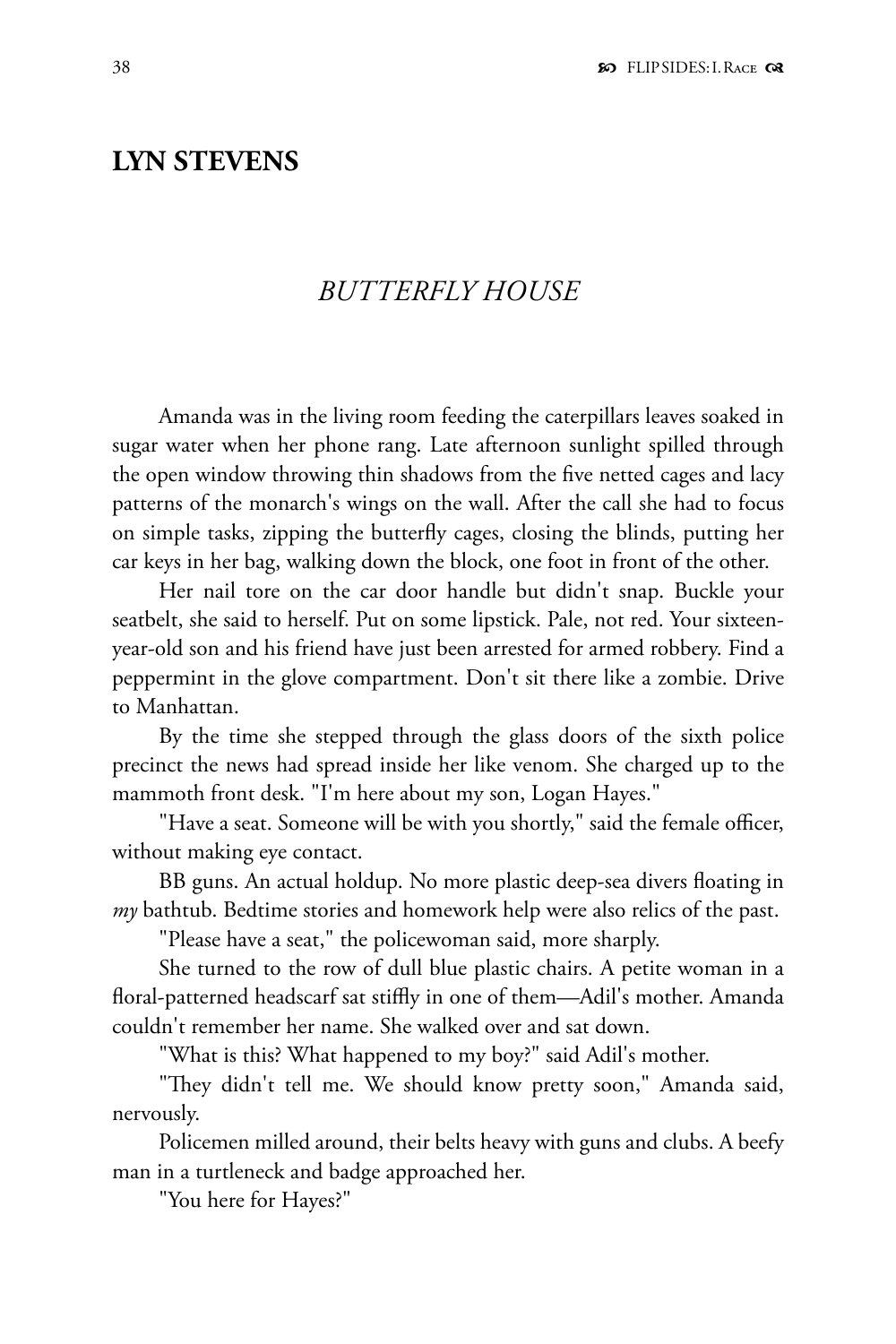### **NANAKO WATER**

#### *BE WORTHY OF YOUR HERITAGE*

#### **1987 Ghana**

*If ye love wealth greater than liberty, the tranquility of servitude greater than the animating contest for freedom, go home from us in peace. We seek not your counsel, nor your arms. Crouch down and lick the hand that feeds you; may your chains set lightly upon you, and may posterity forget that ye were our countrymen.*

—Samuel Adams, founder of Lane's prep school

As the flight approached the stopover in Lagos, Nao overheard her neighbor, the missionary, ask the flight attendant, "Excuse me, Miss. Have they got the situation in Lagos under control?" The woman nodded yes and continued down the aisle.

Nao tapped the missionary's shoulder, "What situation?"

The missionary (she learned his profession shortly after takeoff from the stopover in Schiphol) said, "Oh, for awhile there, every time we touched down in Lagos, men leapt out of the bush brandishing machetes and threatening to slash the tires until we handed over our money. That's all."

Nao leaned back into her seat and sighed. *There's nothing like unequal wealth to bring out the violence.* She remembered the rich Nigerians she met back in Boulder, at CU. *Oil money made those guys millions.* Although this was her first trip to Africa, she knew more than she realized.

Her final destination was Accra, Ghana where her husband, Lane, would meet her. In fact, Nao and Lane were quite cosmopolitan by any standard. They met eight years earlier in the School of International Affairs at Columbia University and the two of them were now living in two different countries. Two different worlds. She worked in Tokyo, Japan, and he was doing dissertation research in a village somewhere outside Ouagadougou in Burkina Faso.

Nao scanned her flight magazine to cram on Ghana. Flight Lieutenant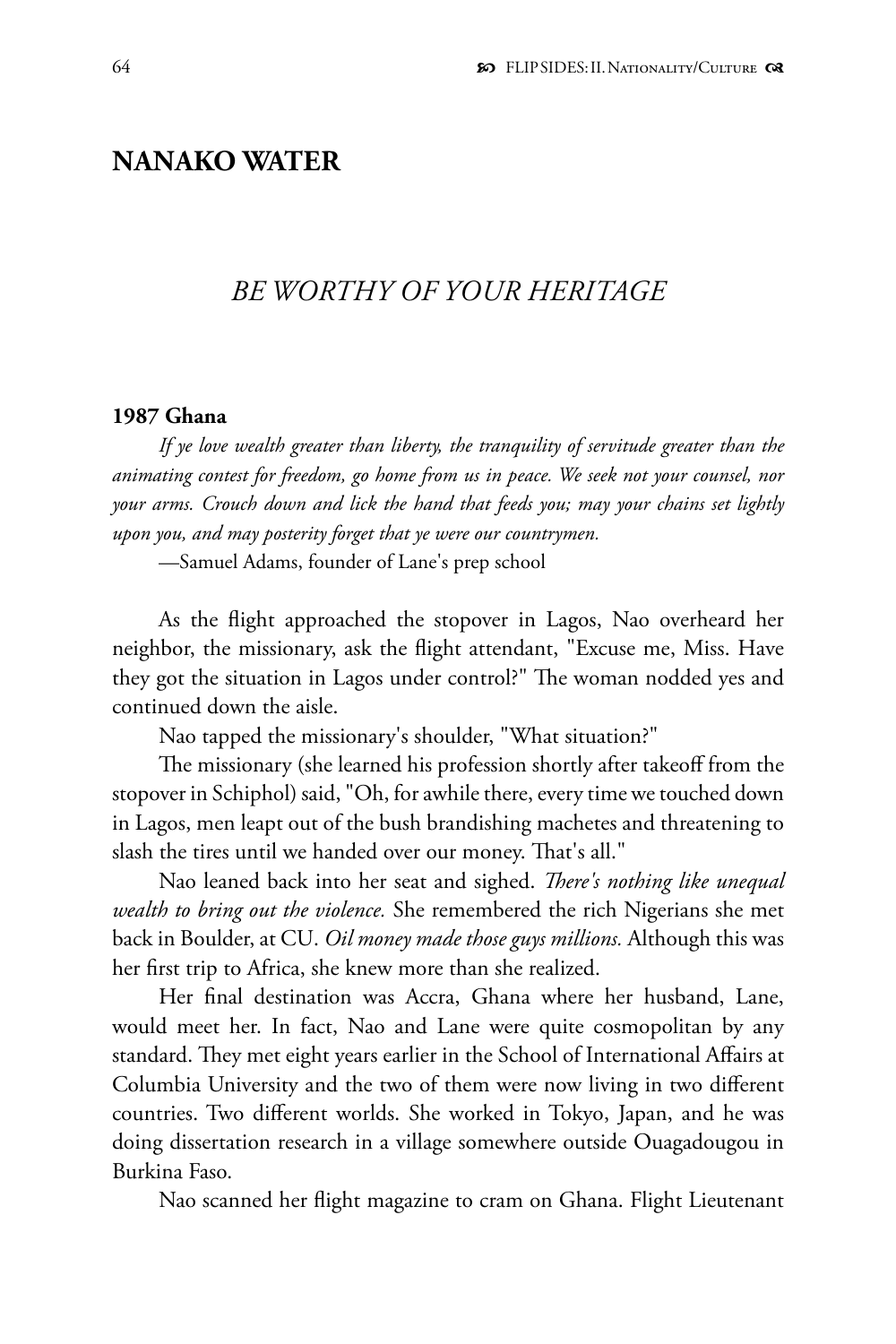#### **FREDERICK G. YEAGER**

#### *MR. GORBACHEV, TEAR DOWN THIS WALL*

With five trash bags in my right hand and whistling, I walked toward the wall my dad built on our lawn. Every Saturday for the last two years, I filled five bags, sometimes more and sometimes less, with burned-out candles, dead flowers, stuffed animals, beer cans, and broken beer bottles people have left at the base of the memorial or thrown at it and spray-painted over the bright-red letters, Fight'em With Us, and the flyers somebody pasted on the wall.

#### **CBOORED**

The wall is six feet high, ten feet long. Dad used concrete blocks and slathered concrete over them to give the memorial wall a uniform appearance. There is a chunk of the Berlin Wall in the middle of his wall that can be seen from either side. Our house is on a corner lot, and so he set the wall at an angle so people coming down either street can see it. It's not really a wall that keeps anybody off our lawn. It's kinda like the Vietnam Veterans Memorial Wall. It looks like a wall, but it's a memorial.

It's a mystery to me why some people leave things, and some people throw beer cans and beer bottles at the wall, and some people spray-paint graffiti and paste flyers. Who knows? All I know is that every Saturday, I cram everything into trash bags and paint over the graffiti and flyers.

Horst, the trash ain't gonna pick itself up, I said to myself. The sooner started, the sooner finished. I hitched up my pants and opened the first trash bag. I had filled three of them when I realized Mr. Handerly from across the street was standing beside me.

"It's an eyesore. I told your dad that wall'd be a trash collector."

"Hey! It's not that bad. With all that paint in different colors, it looks like modern art. I bet I could hang it in the Dallas Art Museum," I said.

Handerly looked at me like I was crazy and walked back across the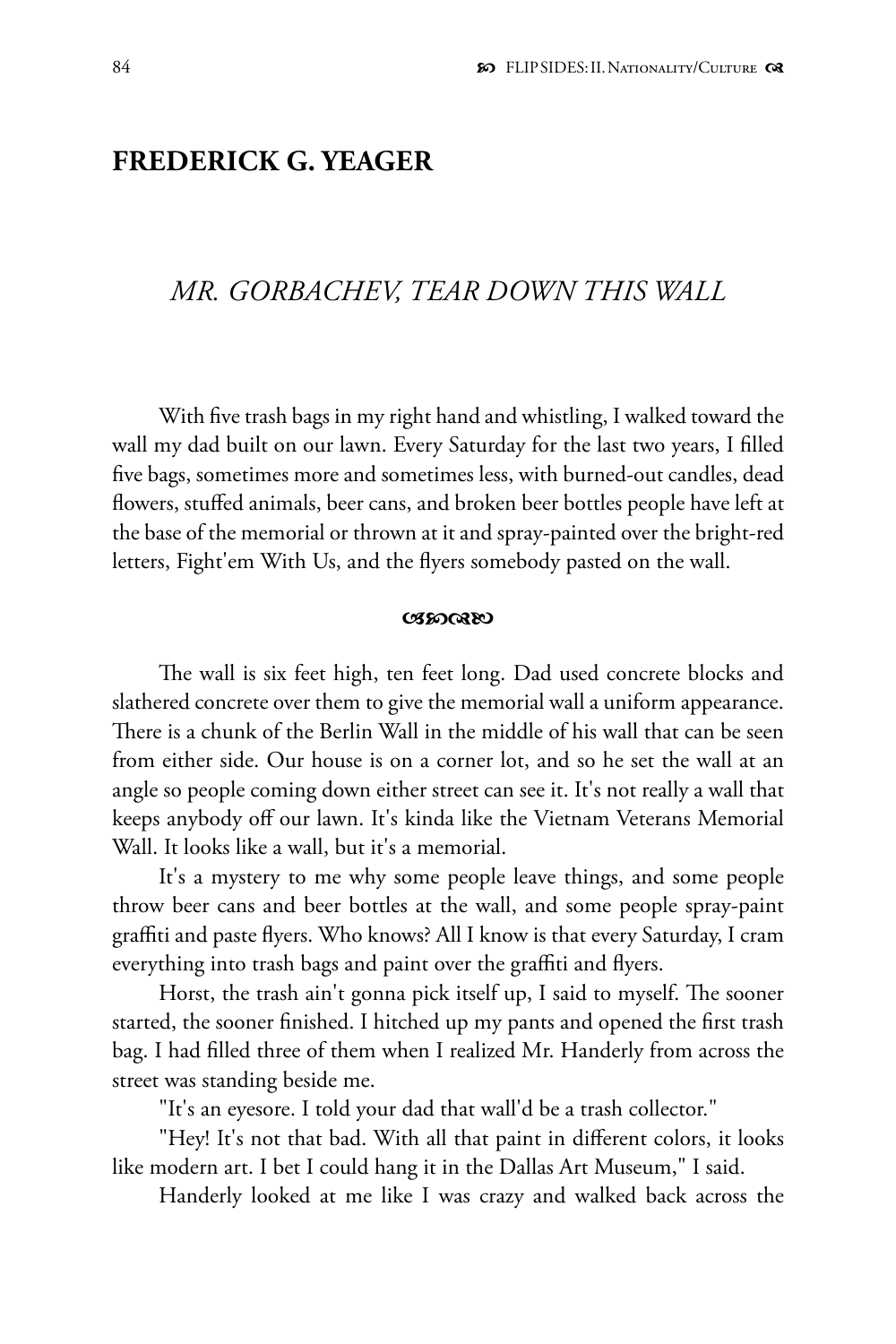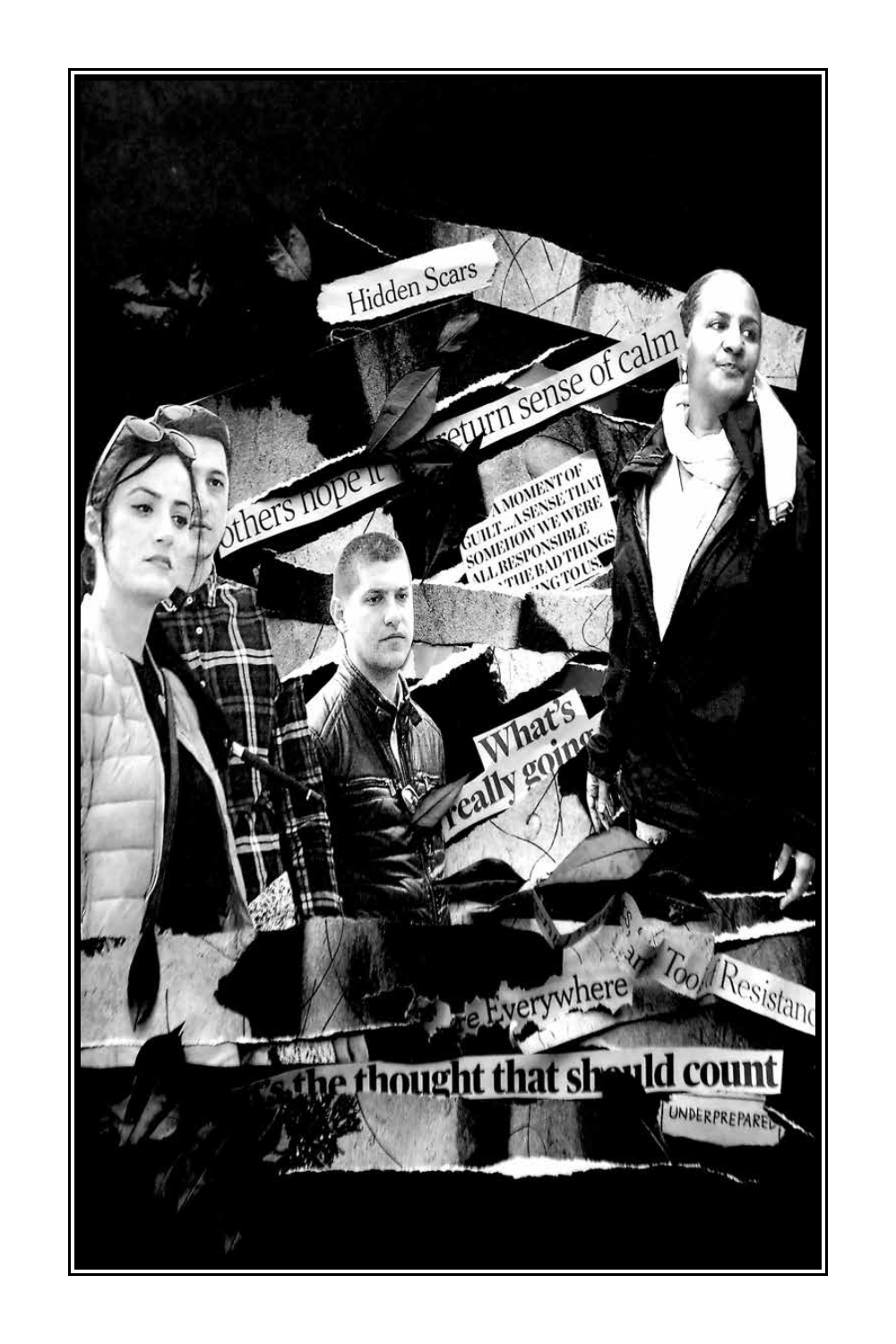## **JAKOB KONGER**

# *A BRIEF REFLECTION ON APARTMENT CLOTHESLINES*

Once my mother caught a man stealing clothing from us. This was a very long time ago, when my mother still washed our clothes by hand and hung them to dry outside the bedroom window. Anyone who passed could see our clothes then. Anyone who could reach could pluck them off.

One day, as often happened, one of my dresses fell from the clothesline, a thick light blue dress my mother had had to save up for and which, because it had cost a full week's rent, I was only allowed to wear on special occasions, such as my grandmother's funeral. Usually my mother waited to retrieve clothes that fell till she'd finished hanging the whole wash, worried as she was about ruining clothes from too much soaking, but this dress had too much value to let it lay out in the street. She left the clothes in the sink and went down after it.

We lived three floors up from the street and, perhaps from some conviction the dress was too precious for her to ball up under her arm, my mother carried a heavy metal serving tray down the stairs with her, one large enough to lay the dress out flat on. Because of this, it took her some time to get down to the street, long enough that a man she had not seen from the bedroom window had been able to wander into the alley. When she got there he was crouched over the dress.

My mother hit her tray on the wall of our building to get the man's attention. He was a tiny man in a thick black canvas jacket—obviously a drifter by the smell of him which, along with the pinch of sweat, was reminiscent of damp earth after a rainstorm. His hair was matted so flat against his head it looked like a ragged cap. He hadn't the sense to drop the dress at my mother's warning, but instead pressed it against his mud-stained shirt. He kept his eyes trained on my mother's face, as though if he watched her long enough she'd let him be.

My mother hit her tray against the wall again. This time she clearly meant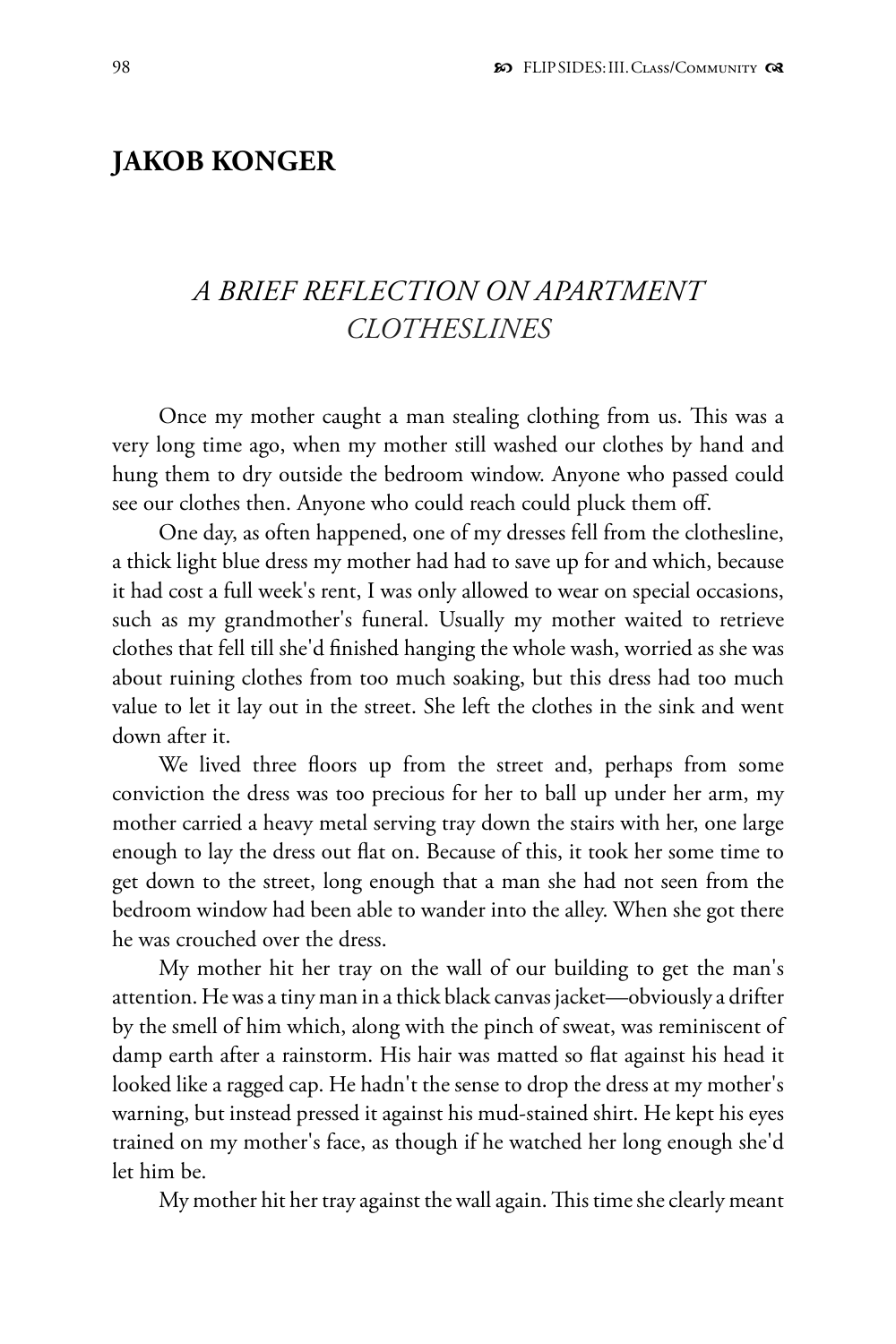#### **C.W. SPOONER**

#### *SHOE DOG*

It was a few minutes past closing time as I unlocked the door and let the last customers out into the cold Minnesota night. We wished each other Merry Christmas several times as they headed for the parking lot. I held the door open for a minute, letting the icy blast of air flow around me. The temperature would dip below freezing again, typical for Minneapolis that time of year. It hadn't stormed for a few days and mounds of dirty snow had been pushed to the edges of the lot. The covered walkway along the open-air mall was equipped with speakers playing songs of the season. I paused to listen to Frank Sinatra sing "Have Yourself a Merry Little Christmas."

The holiday season of 1964 had been a good one at Grove Shoe Southtown. We'd sold a lot of merchandise, mostly fur-lined slippers, knowing they'd likely be returned right after Christmas. But hey, that was the shoe business. I relocked the door and waved to Paul at the back of the store. He hit the switch to douse the lights, except for those in the back room and the strings of colored bulbs lining our display windows. I walked to the rear of the store to join the rest of the staff. Our manager, Dan Harden, kept a refrigerator in the back stocked with Coke in those classic little bottles, and my favorite beer—Grain Belt Premium. Our tradition at the end of a hard day was to sit for a few minutes and enjoy a cold one before heading home. But this night was different. Dan had called a staff meeting.

We pulled together folding chairs, boxes—anything that constituted a seat—and waited for Dan to join us. There was Paul, a high school student, smart, cocky, full of fun; Norm, in his mid-thirties, Dan's best friend and classmate from their school years; Aileen, Dan's wife, a pretty blonde, sharptongued and witty, who came in on weekends to help out at the front desk; and of course, me, in my second Christmas season as a part-timer, logging as many hours as I could, trying to make ends meet for my family.

Dan walked into our circle and turned slowly, looking at each of us in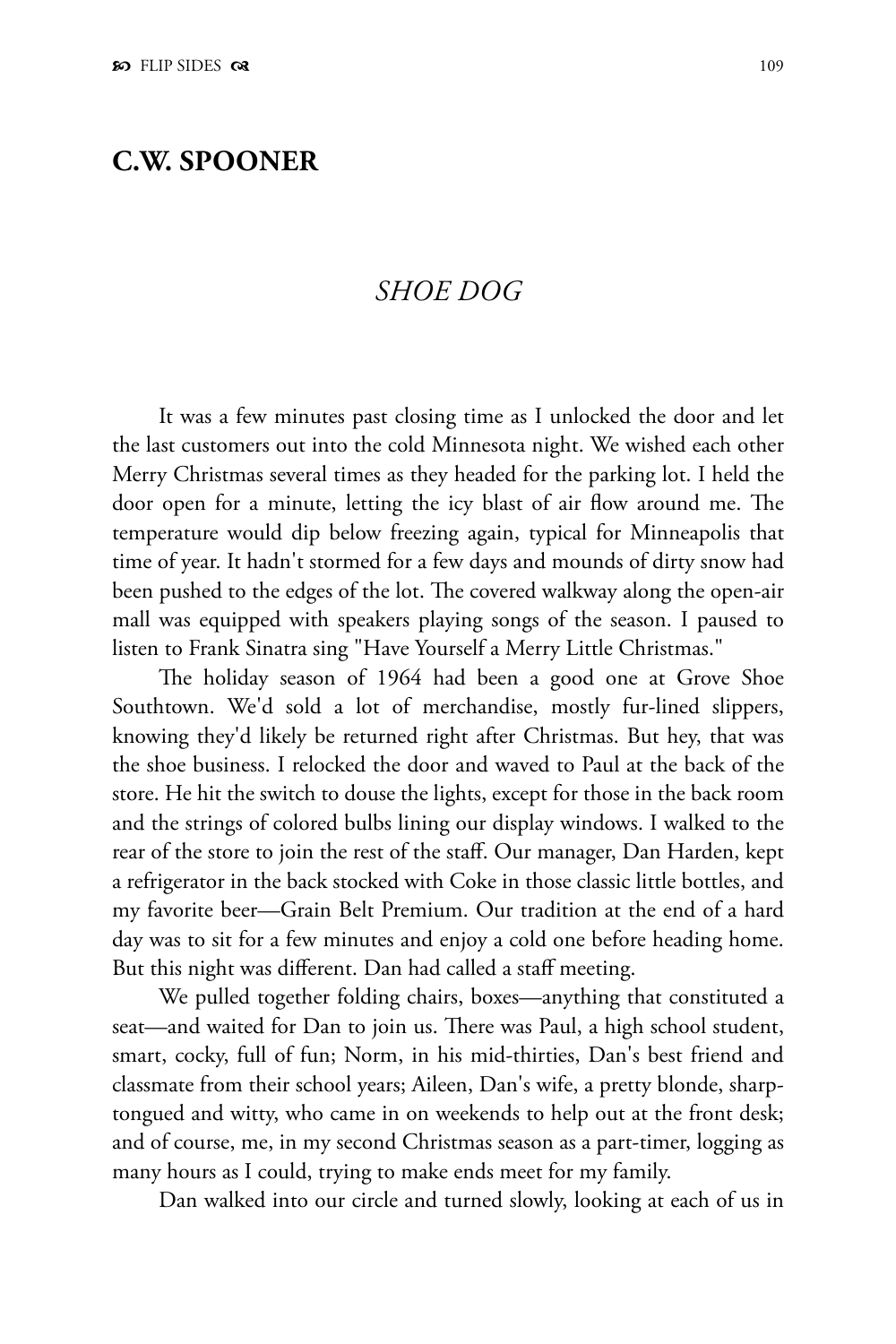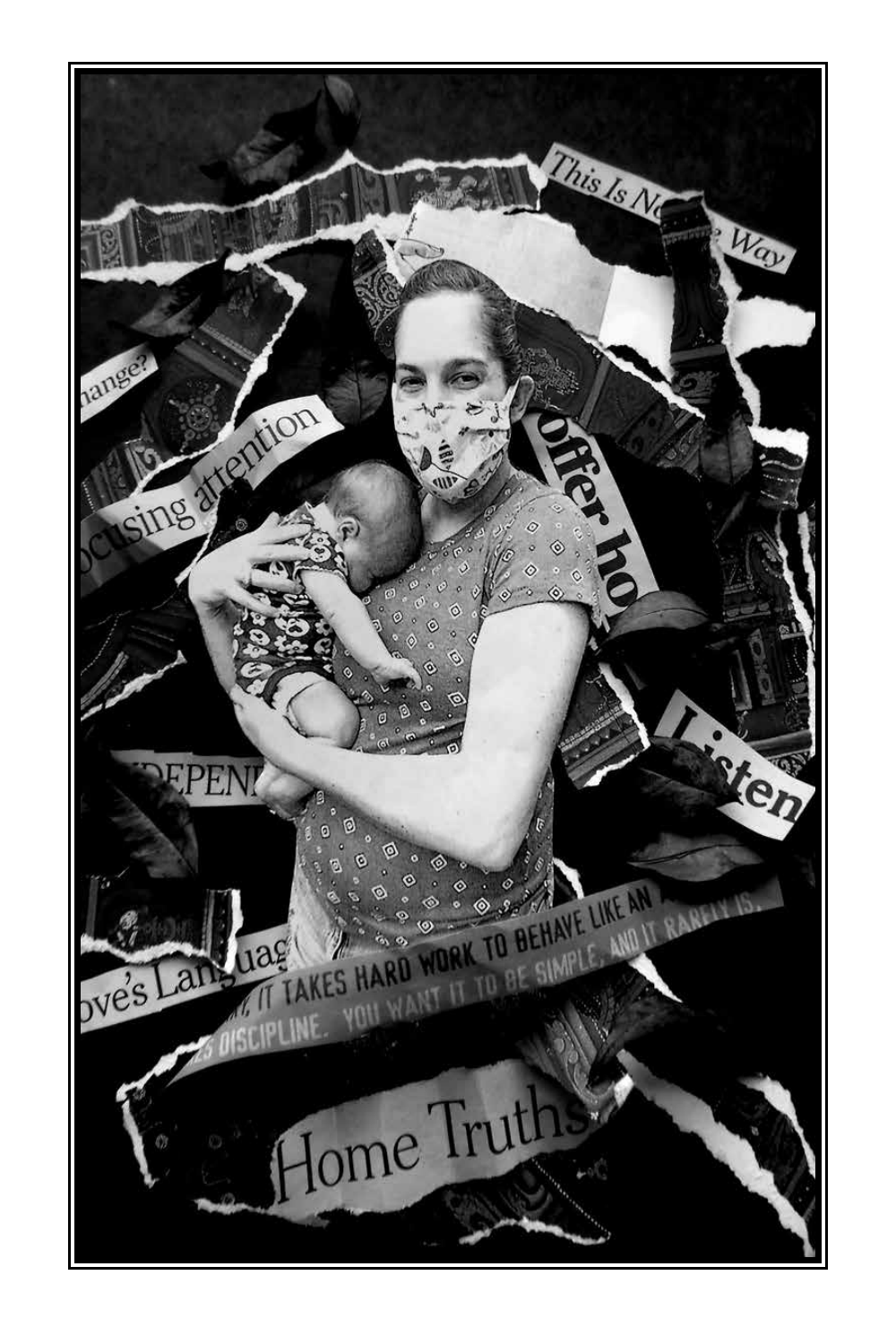# **LINDA MAXWELL**

### *UNSULLIED*

"Do I have a clean uniform to wear to the hospital tomorrow?" My mother would ask around homework time. The response always required a trip through the den, Out to the garage and into the chilly washroom.

Sometimes it meant spraying Or soaking Or scrubbing Or sending the white polyester through the wash again With extra soap and care.

So it is with homework And housework And heart-work and life-work.

We just start over— Cleansing one shrouded stain at a time, Trusting the season and the imperfect cycle However late in the gloaming, However early in the wearing. However harmful sin professes to be, We believe our souls can be

Spotless.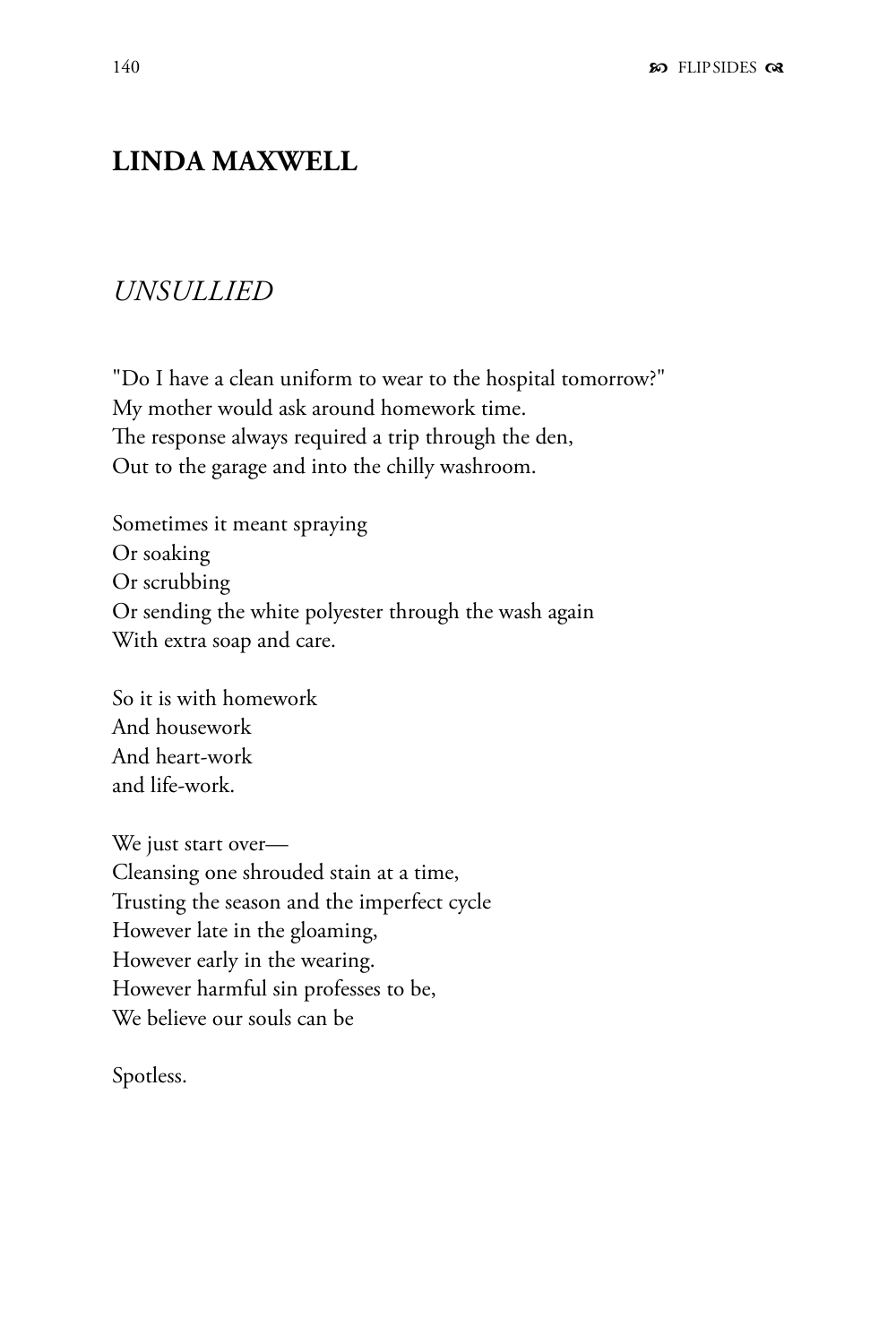#### **MARA A. COHEN**

#### *FAMILY PORTRAIT*

The portrait captures the threesome: husband and wife, six-year-old daughter seated between them. Reclining against their bodies, the child smiles broadly and reaches up and slightly back to place a pudgy hand on each parent's face. The couple looks down at her, laughing. Why wouldn't they laugh, blessed as they are with happiness and health, a darling daughter, the means to commission this portrait?

The couple is quite obviously untouched by the sort of domestic dysfunction that drives the darling daughter to slide away from the dinner table and slip down the hall, past the portrait to her tiny playroom to draw and sing, distracting herself from the harsh and desperate tones of her parents' conversation as it builds to a heart-rending crescendo of screams and tears and slamming doors, of parents sleeping in separate beds.

No, it's plain to see the couple in this portrait is the sort that, on a family trip to New York planned around a visit to the wife's ailing grandfather, when she'd forgotten to pack her earrings, the husband had surprised her with a blue box from Tiffany's containing the superior pair of gold earrings she wore to have her portrait taken.

It's inconceivable that the wife of such a doting husband has come to dread the sound of his car pulling into the driveway or that the sound of his heavy footsteps on their hardwood floors would set her on edge. It's inconceivable that the laughing wife regularly lays awake at night, yearning for a gentle word or tender touch. It's inconceivable that the mother with her child's hand upon her cheek often wakes in the morning, despairing of the years stretched out ahead of her, the twisted cycle of serenity and shock continuing without end.

Sometimes on those mornings, the woman forces herself to imagine leaving the sickness and her marriage behind, leaving also the portrait hanging in the hall as a reminder to the husband of what he'd lost.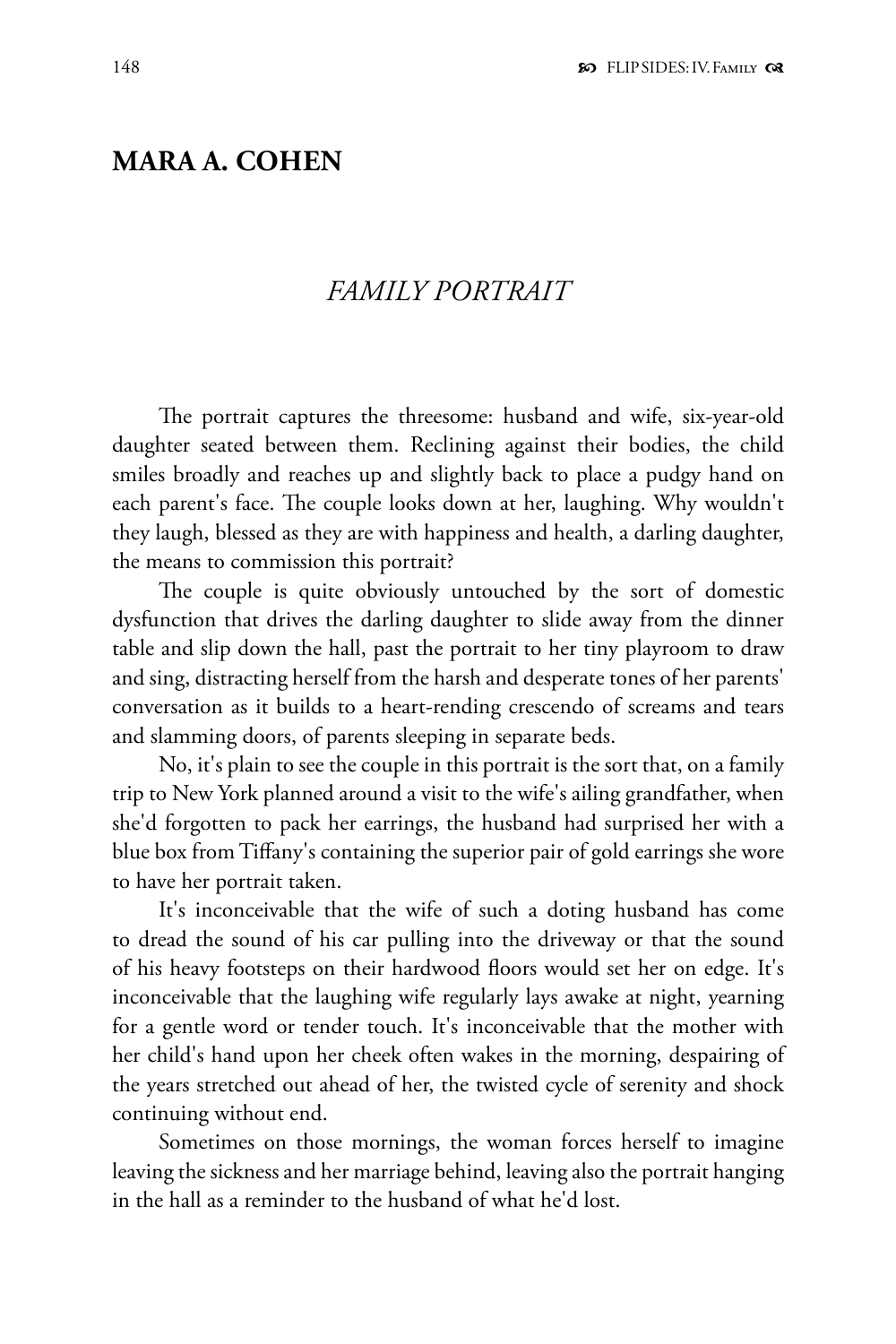# **ALLISON WHITTENBERG**

# *WATCHING JORDAN'S FALL*

. . . God, I hate November. All the hope I had hoped against hope for Jordan.

Dad beat Jordan, to straighten him out, to show Jordan, to silence him.

My brother lived until the next season, onto the next winter, very quiet like a fallen leaf.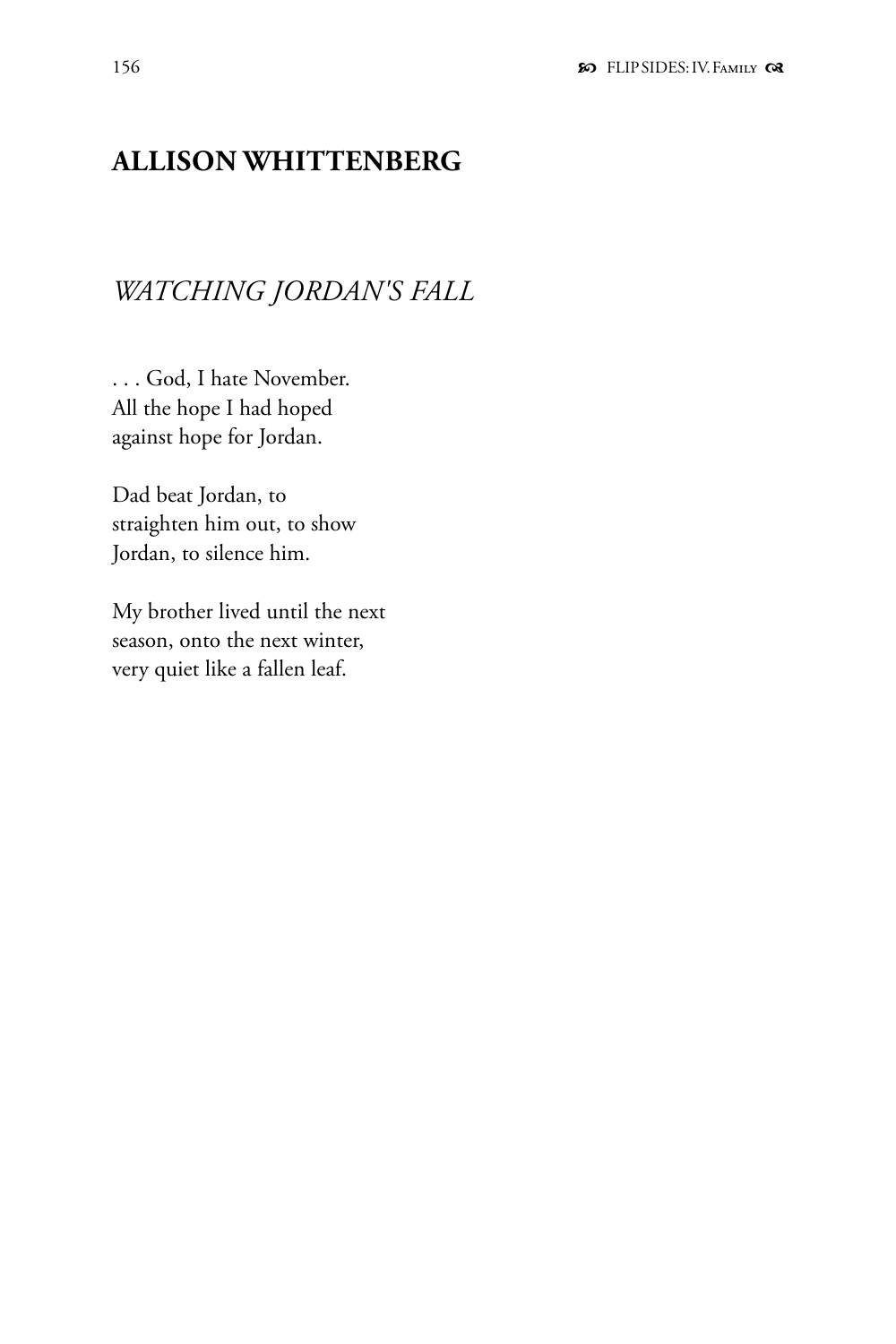# **KATE PASHBY**

### *LETTER TO MY GRANDMA GLORIA*

I wonder if you saw dead bodies every time you closed your eyes if you ever awoke in a cold sweat afraid the Japanese soldiers were about to find you

I still wonder how you escaped your hometown's massacre and if you ever went back before you left the Philippines for good, never to see your mother again

certainly you had more than enough reasons to hypnotize yourself in the flashing lights of the dime slot machines to lose entire weekends to mahjong to run away from your new home at eighteen and smoke yourself to death at sixty-five

I could never blame you for cultivating the seed of addiction that still ravages this family you were always the best at growing plants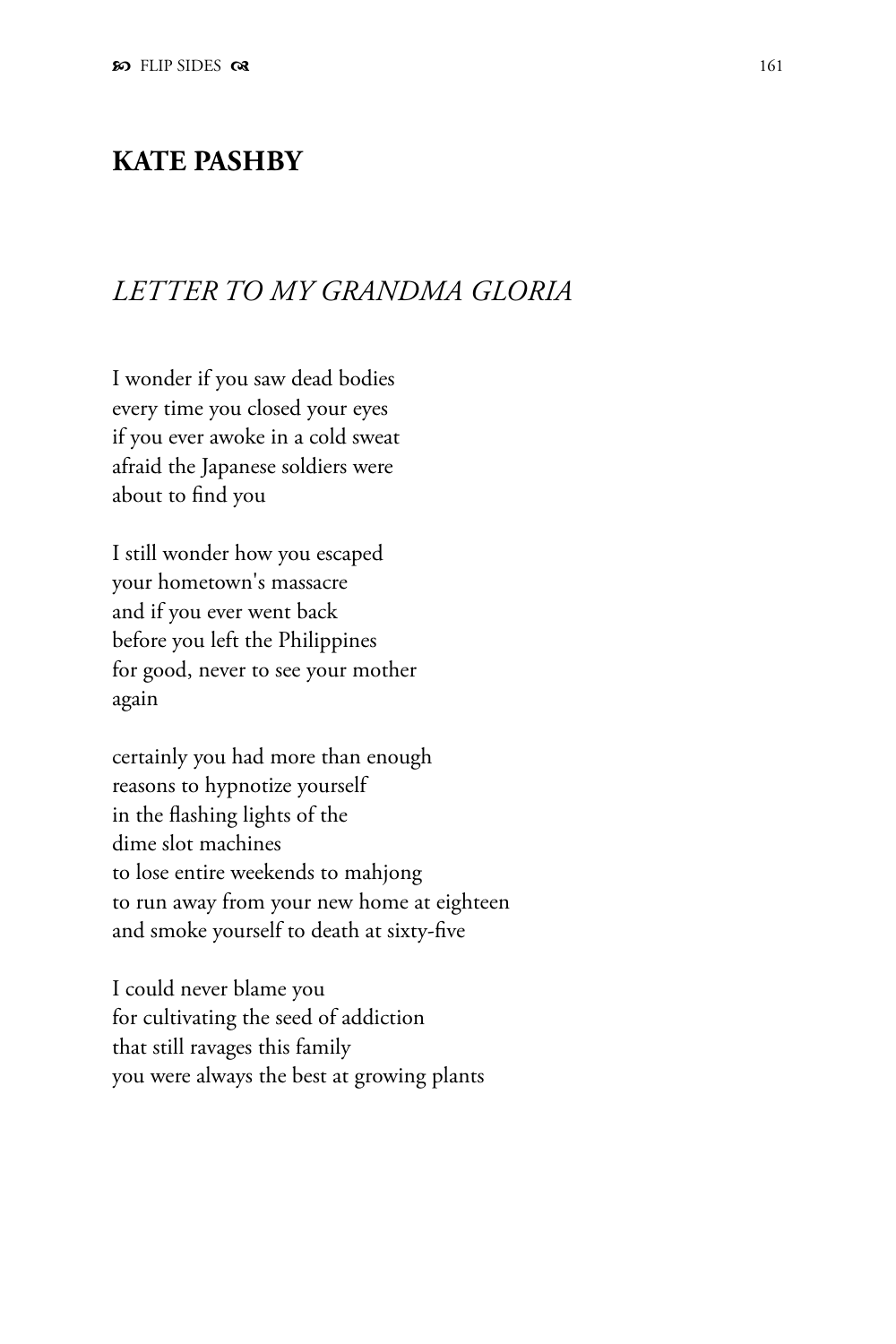### **AMBER SOHA**

#### *BAGGAGE CLAIM*

We're sitting in the car. I can see her, sitting at one of the picnic tables, stubbing out a cigarette in one of those shitty little grills cemented into the ground. She looks sick. She's yellow and gray. Her hair is the same closecropped cut, but there is none of the color of her youth left—there's no trace of pink in her cheeks or on her lips, and she's stopped bothering to cover it up with bright, gaudy lipstick. She wears those same thick square glasses with the clear frames that make her eyes look ready to bulge out from behind their lenses. She's hunched over, like she's in pain, but she's so hard to believe when she speaks that it's better to observe from afar first.

#### **CBDORED**

I had just finished cleaning the house and stewing on all of my irritations when I sat down to finish reading my book. The kids would be home from school soon, and they were always starving. I wanted to enjoy the fictional world, uninterrupted by the question, "What's for dinner?" or "When's dinner going to be ready?" I needed to finish before the sonic booms and beats carried through the ceiling from the bedrooms upstairs. Nobody in this house can stand music at a volume any less than full blast. I was imagining using all of my strength to push open a bedroom door, as if the sound waves would push back against me, when I got the call.

"Hello, Melody! There's something important I need to talk to you about."

"What could be so important?" I asked.

"I have stage four liver cancer!"

My grandmother, whom I hadn't seen in twenty-one years, was far too happy with a terminal cancer diagnosis after a lifetime of being an abuser and manipulator. The cirrhosis from years of alcohol abuse was finally wagging a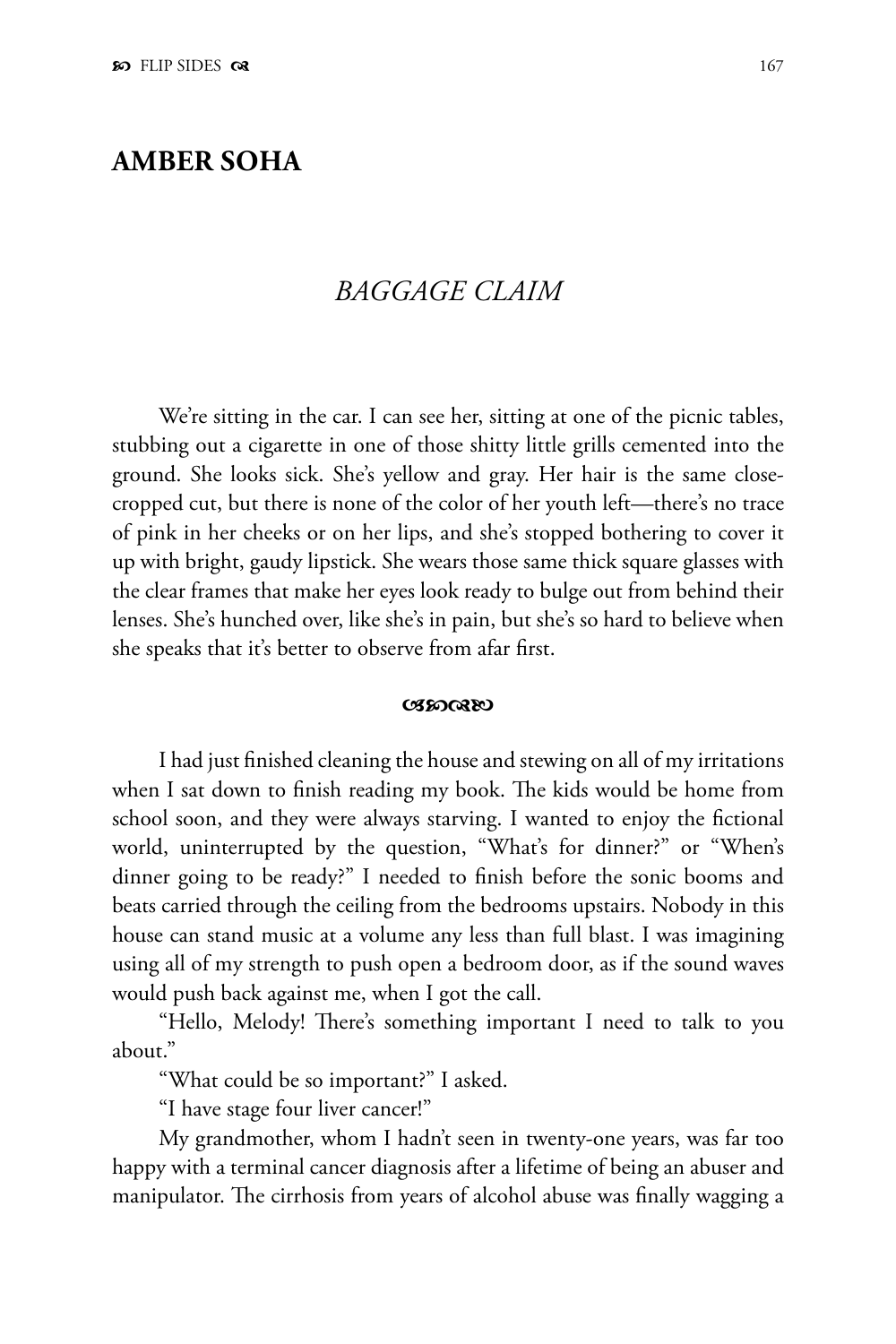# **KAREN LOEB**

### *THIS WAY OR THAT*

l. *Overheard on My Walk*

—the roofer calls in to his boss If the wood doesn't crumble under the shingles she should be good to go for a long time.

#### 2*. 7-19-27*

I still remember the combination to my first two locks the code above for my high school locker, the one below a symbol of security when I lost my first. How easy it was to snap the lock closed and believe that since everything inside the metal cavern was safe that I would be too. *7-34-6.*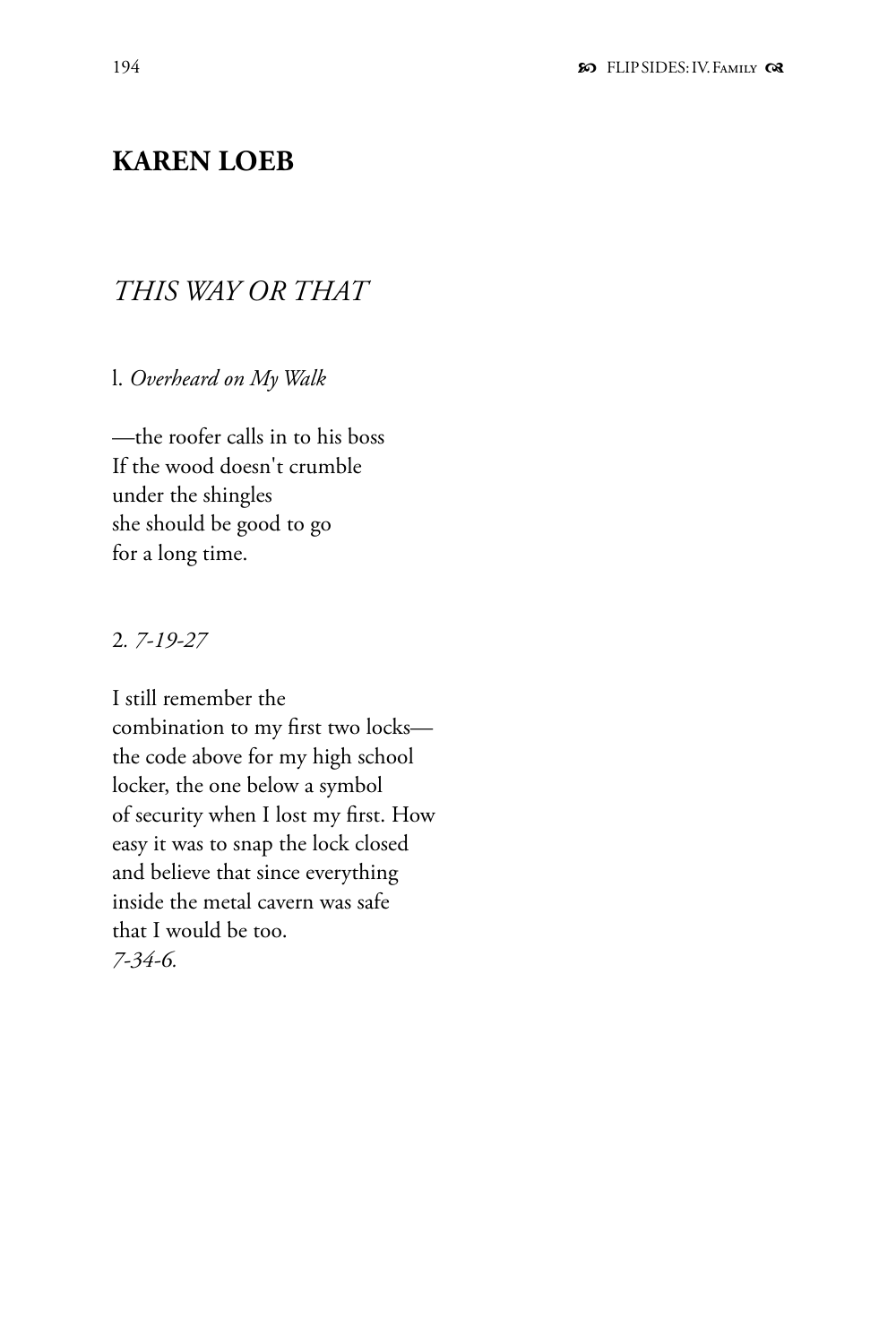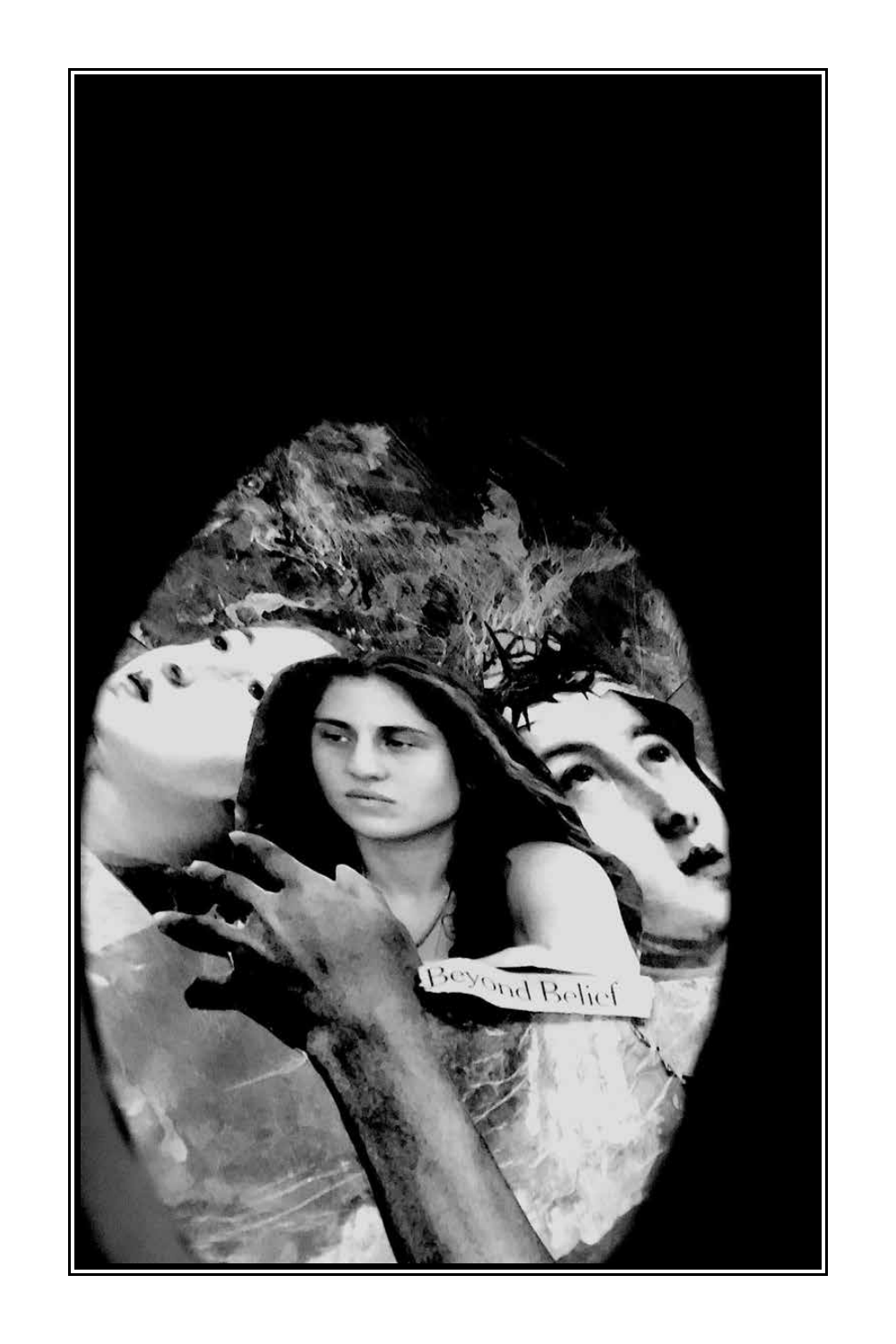# **JAN PHILLIPS**

#### *THE POWER OF MYTHS*

*I tell you this because in the course of our lives, every one of us is called to let go of old ideas and make room for the new. It is critical to our evolution, this shedding. What Nature does, we, as Nature, must do as well.* 

*As I matured, I let go of simplistic ideas handed down to me as a child. I took ownership of my beliefs, felt the difference between an inherited thought and original thought.*

*The letting go starts early, as we recall from our experience with Santa Claus, the Easter Bunny, the Tooth Fairy. But we are young then, and so resilient.* 

*Later, it becomes more difficult. The myths and fables have sunk their roots into our bones by the time we reach puberty. Our identity is grafted to false ideas. We pledge allegiance and give our lives, at times, for the ideas of others. Before we know how to define ourselves, we inherit a belief system they claim is worth our lives.*

*Catholicism was this to me. It was installed into my cells at an early age. It was mystical, sensual, all-pervasive, flooding into my pores like holy water from a sacred well. I was awash in its wave of wonder.*

*All my life, Church was something wondrous that happened to me. I was its recipient. Then a day came when I was asked to define my religion, to say what it meant to believe, to consider how I moved in this way, and not that way, because of it. I was asked to create a living faith.* 

*Leaves began to fall from the tree of me.*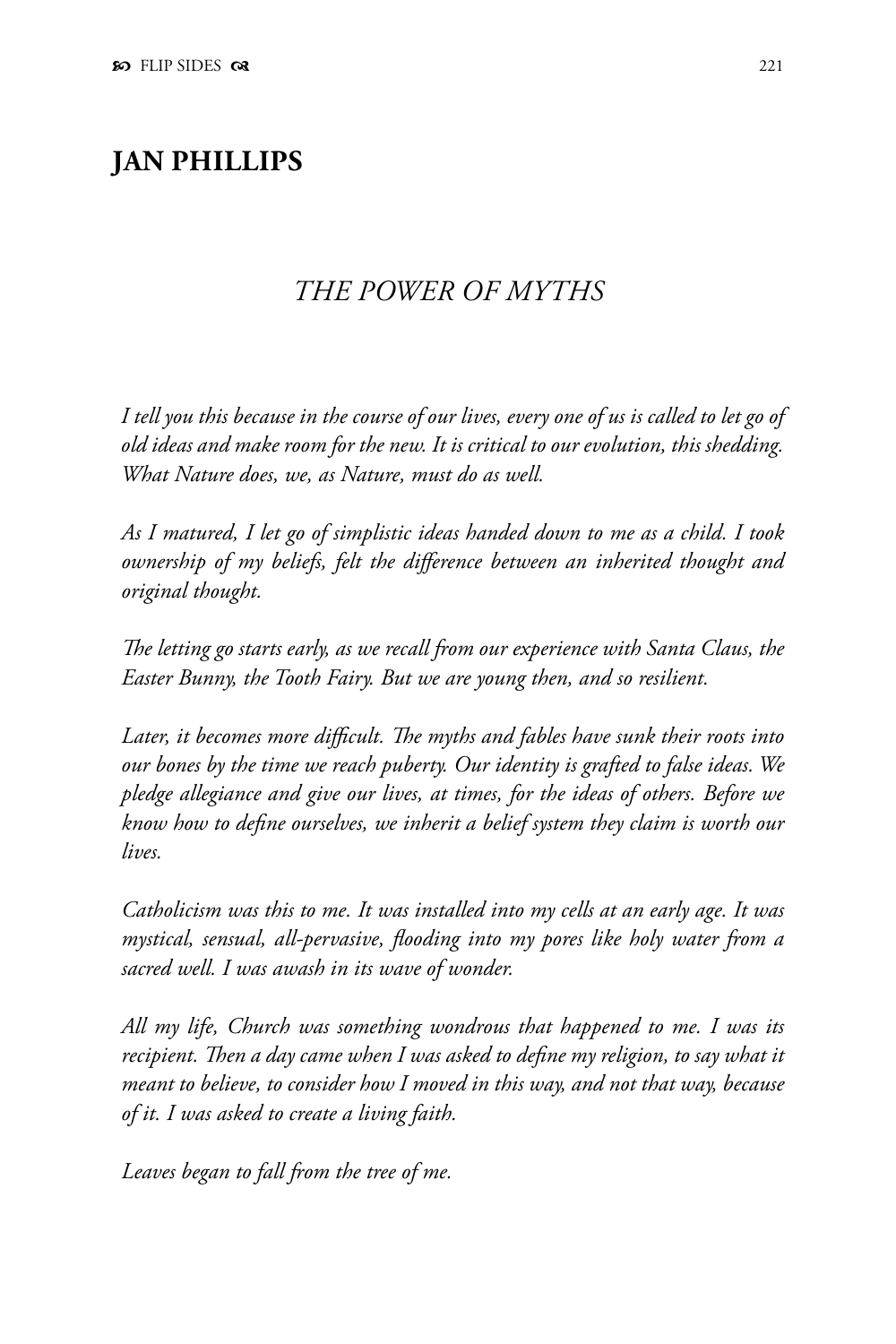# **DAVID LEWITZKY**

### *CAVE WITH FAMILIAR FACES*

In this defining moment This cave holds many meanings for me

My uncertain self, an unsolved puzzle Isolation, suffocation

Here's my mother on the cave wall Pushing me. Complaining

Here's my batty father hanging upside down Playing solitaire. Mumbling to himself

Here's Julie and our children Imploring me and out of reach

There's a gallery of betrayal here A display of spleen and spite

The hosts of people who've betrayed me The hosts that I've betrayed

No one will tell me what's going on here But I'll have my say

Destiny's a dead end, perception's mere presumption Fuck Plato. Fuck this cave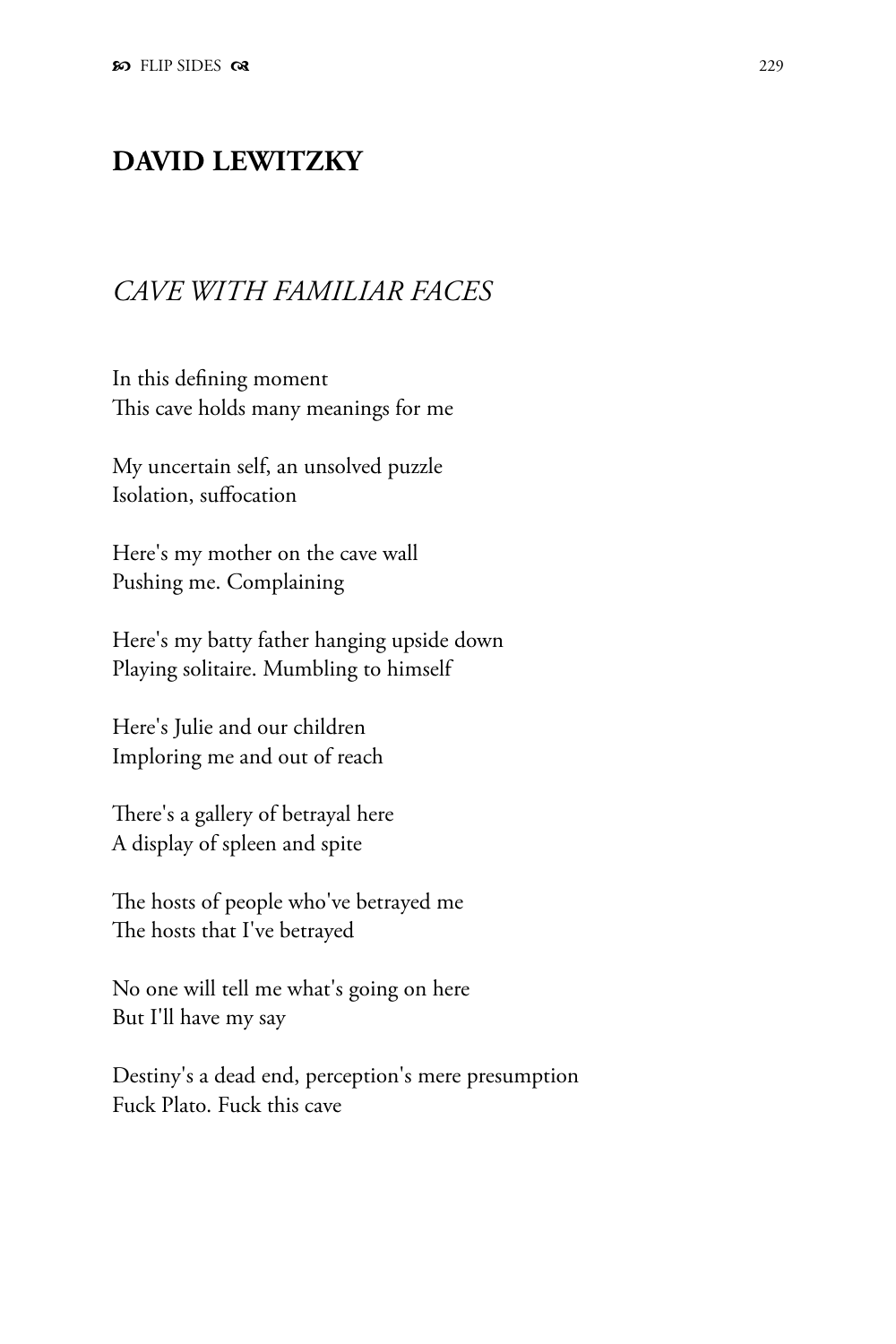# *HOW ARE WE TO BELIEVE GOD IS WATCHING OVER WHERE EVERY SOUL SLEEPS?*

An alarming confusion of bees buzz and nip our wine glasses, testing and tasting, traversing our tray of cheeses and spicy meats.

We've chosen a street-side table, my wife and I, a strategic mistake. Now the beggar-boy flies up and hovers over us, an outstretched hand demanding our attention. No fix

to ignore him or wave him away. He's quick and resolute in his desperation, so filthy I cower to his stink.

I'm penning postcards, and . . . while I stand to dig from my pockets a ransom of pesos . . . I hand him the card I've freshly addressed. I don't know why I do this, just dumb misguided dismay.

Then he's gone. So, too, it seems, most of the bees. He's smudged his thumbprint on my postcard. Ruined it. The wine has soured. My wife complains.

Even the card's outlook has changed. Behind those manicured hedges along the walkway beside the convent . . . I suspect he's hiding and pissing there. Sunshine has paled on the gardens, and the cathedral's windows are stained.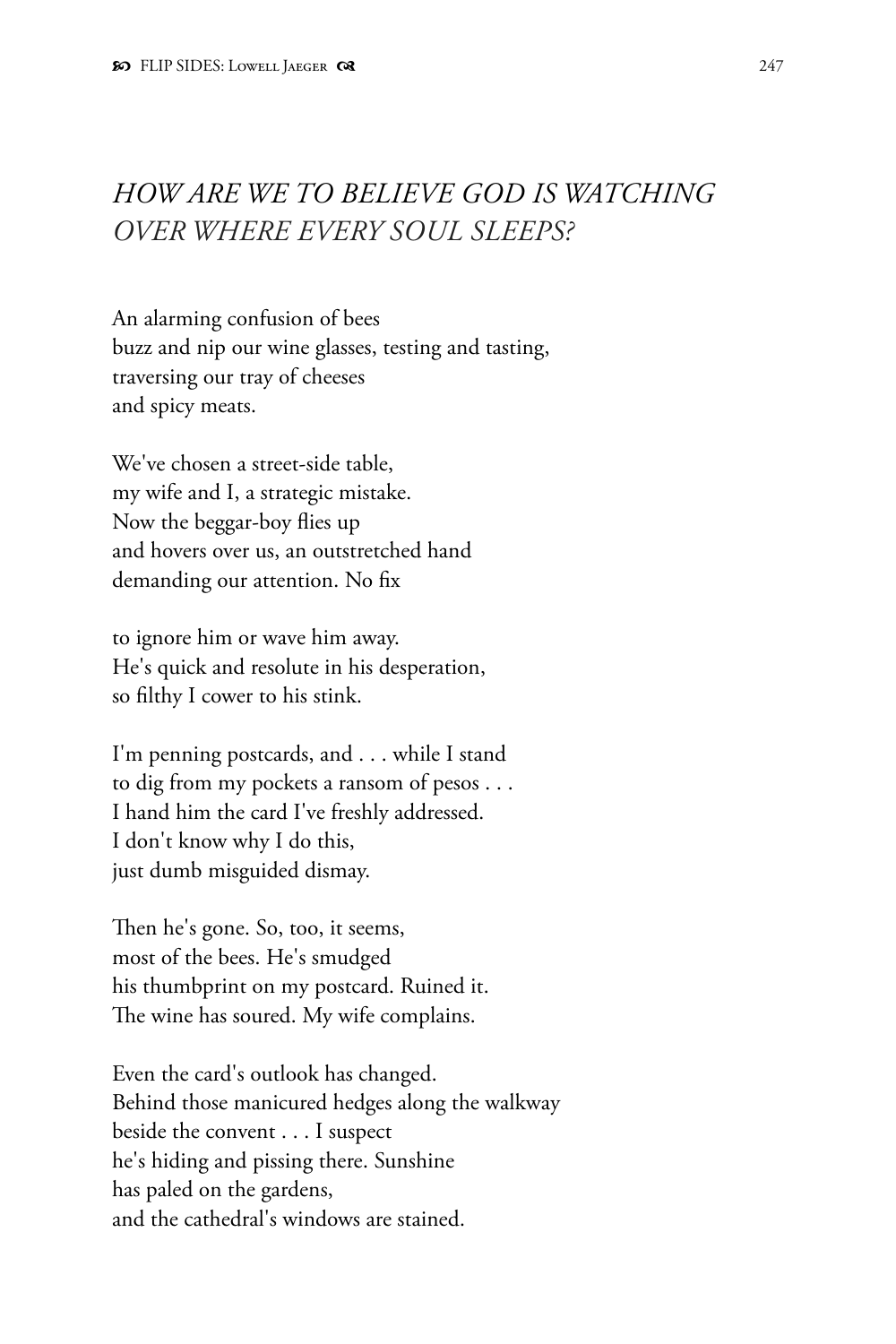